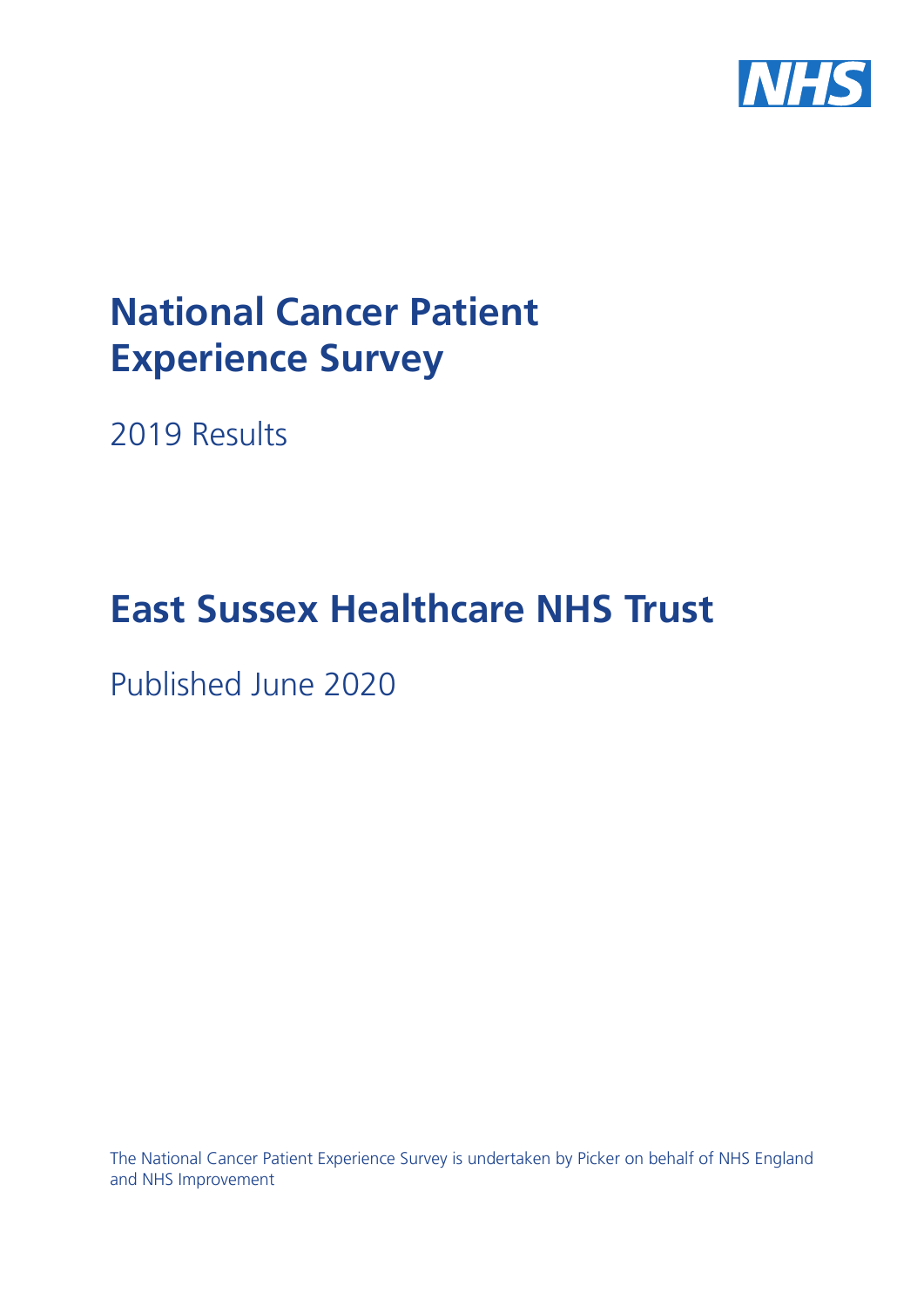# **Executive Summary** Case Mix Adjusted scores

### **Cancer Dashboard Questions**

The following seven questions are included in phase 1 of the Cancer Dashboard developed by Public Health England and NHS England:

Q61. Patient's average rating of care scored from very poor to very good

| $\Omega$ | $\overline{2}$                                                | 3 | 4 | 5 | 6 | 7 | 8   | 9 | 10                                                                                            |  |
|----------|---------------------------------------------------------------|---|---|---|---|---|-----|---|-----------------------------------------------------------------------------------------------|--|
|          |                                                               |   |   |   |   |   | 8.7 |   |                                                                                               |  |
| 80%      |                                                               |   |   |   |   |   |     |   | Q18. Patient definitely involved as much as they wanted in decisions about care and treatment |  |
|          |                                                               |   |   |   |   |   |     |   | Q19. Patient given the name of a CNS who would support them through their treatment           |  |
| 76%      | Q20. Patient found it very or quite easy to contact their CNS |   |   |   |   |   |     |   |                                                                                               |  |
| 88%      |                                                               |   |   |   |   |   |     |   | Q39. Patient always felt they were treated with respect and dignity while in hospital         |  |
|          | leaving hospital                                              |   |   |   |   |   |     |   | Q41. Hospital staff told patient who to contact if worried about condition or treatment after |  |
| 63%      | treatment                                                     |   |   |   |   |   |     |   | Q55. General practice staff definitely did everything they could to support patient during    |  |

### **Questions Outside Expected Range**

|                                                                          |            | Case Mix Adjusted Scores   |                            |                   |
|--------------------------------------------------------------------------|------------|----------------------------|----------------------------|-------------------|
|                                                                          | 2019 Score | Lower<br>Expected<br>Range | Upper<br>Expected<br>Range | National<br>Score |
| Q54. GP given enough information about patient's condition and treatment | 98%        | 93%                        | 97%                        | 95%               |

|                                                                                                                |            | Case Mix Adjusted Scores   |                            |                   |
|----------------------------------------------------------------------------------------------------------------|------------|----------------------------|----------------------------|-------------------|
|                                                                                                                | 2019 Score | Lower<br>Expected<br>Range | Upper<br>Expected<br>Range | National<br>Score |
| Q6. The length of time waiting for the test to be done was about right                                         | 83%        | 85%                        | 91%                        | 88%               |
| Q20. Patient found it very or quite easy to contact their CNS                                                  | 76%        | 80%                        | 89%                        | 85%               |
| Q22. Hospital staff gave information about support or self-help groups for people with<br>cancer               | 83%        | 85%                        | 92%                        | 88%               |
| Q28. Afterwards, staff completely explained how operation had gone in understandable<br>way                    | 73%        | 75%                        | 84%                        | 79%               |
| Q44. Cancer doctor had the right documents at patient's last outpatient appointment                            | 93%        | 94%                        | 98%                        | 96%               |
| Q51. Hospital staff definitely gave family or someone close all the information needed to<br>help care at home | 51%        | 55%                        | 64%                        | 60%               |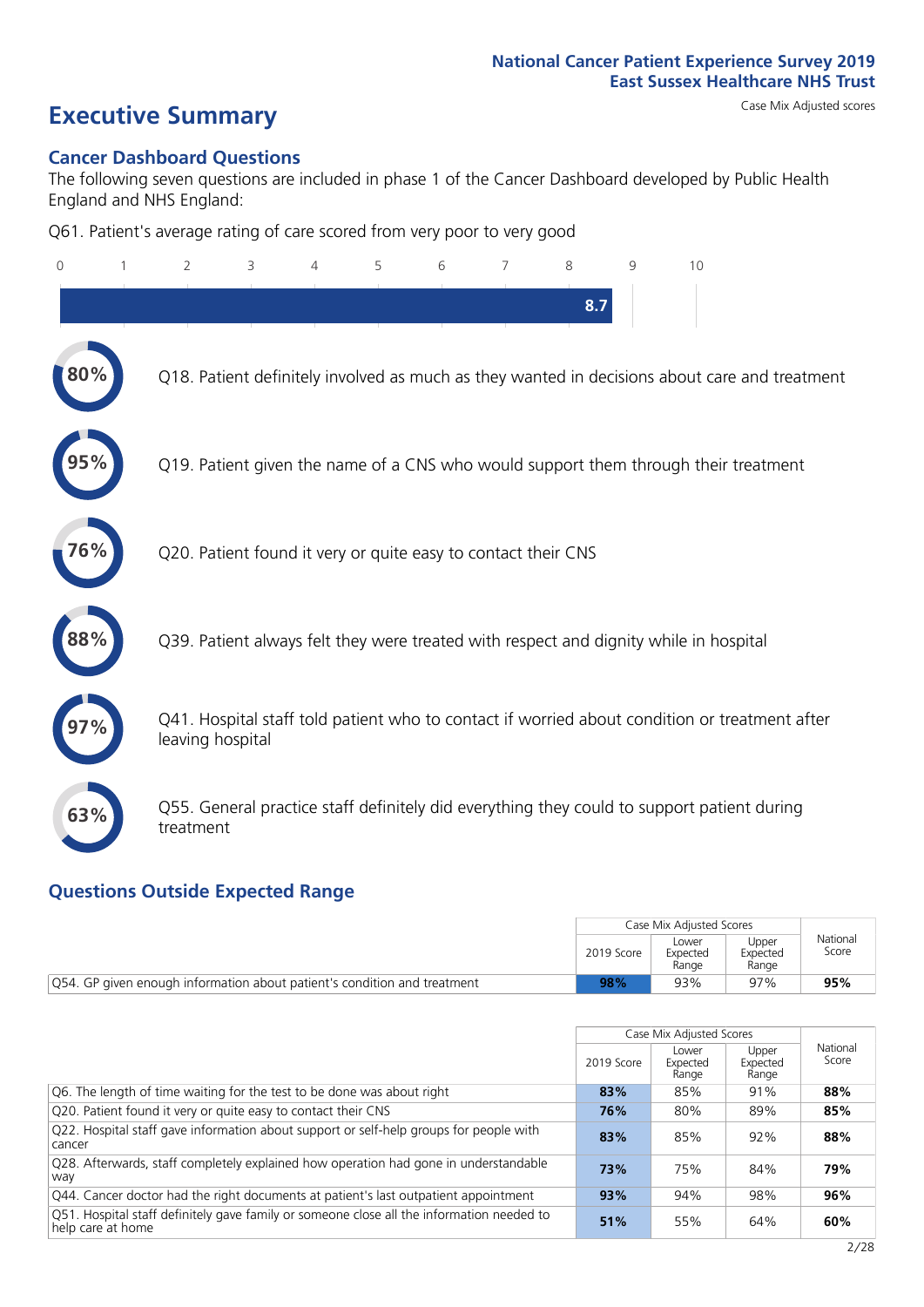|                                                                                                |            | Case Mix Adjusted Scores   |                            |                   |
|------------------------------------------------------------------------------------------------|------------|----------------------------|----------------------------|-------------------|
|                                                                                                | 2019 Score | Lower<br>Expected<br>Range | Upper<br>Expected<br>Range | National<br>Score |
| Q57. Patient given a care plan                                                                 | 33%        | 33%                        | 42%                        | 38%               |
| 060. Someone discussed with patient whether they would like to take part in cancer<br>research | 17%        | 21%                        | 40%                        | 30%               |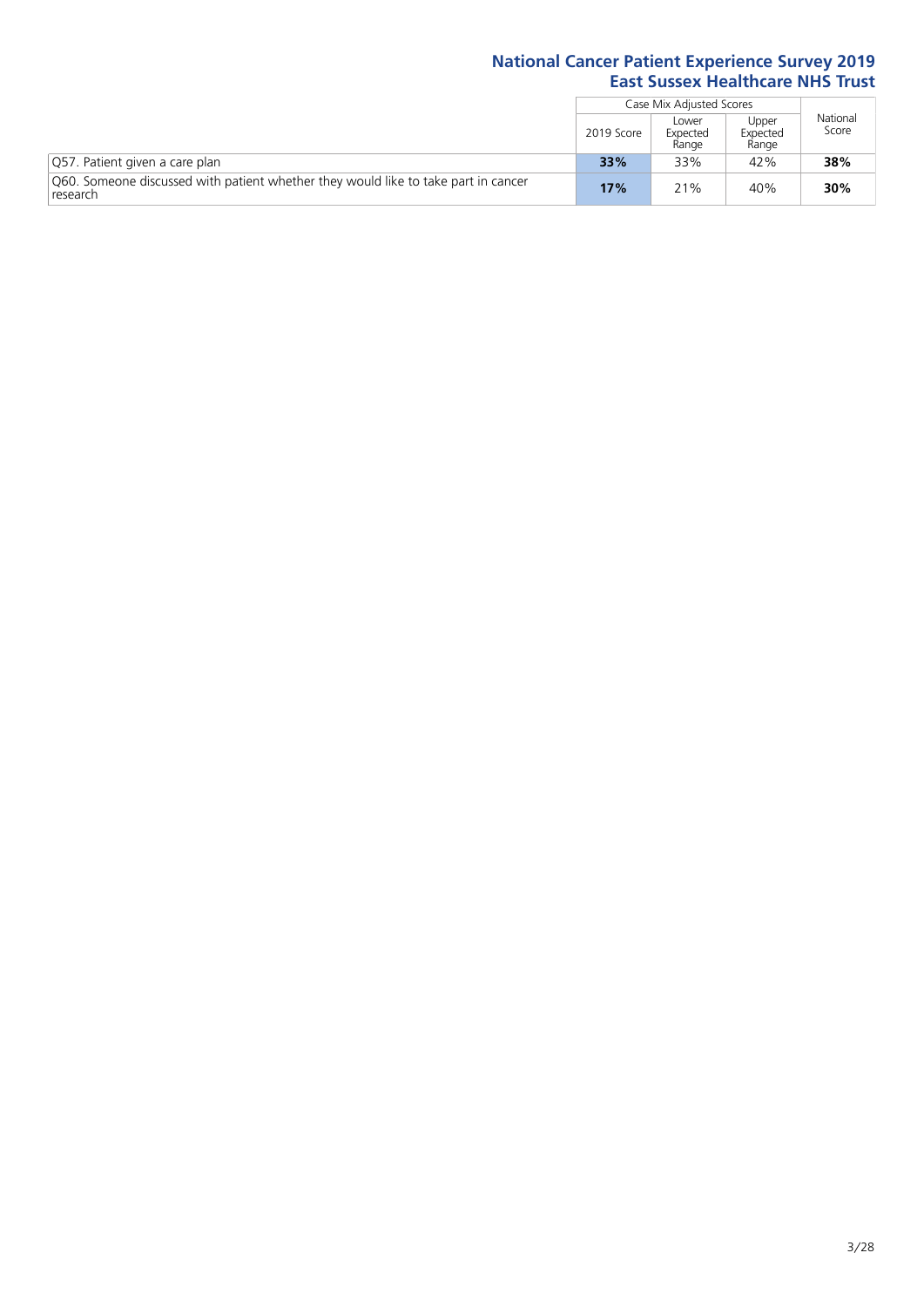### **Introduction**

The National Cancer Patient Experience Survey 2019 is the ninth iteration of the survey first undertaken in 2010. It has been designed to monitor national progress on cancer care; to provide information to drive local quality improvements; to assist commissioners and providers of cancer care; and to inform the work of the various charities and stakeholder groups supporting cancer patients.

The survey was overseen by a national Cancer Patient Experience Advisory Group. This Advisory Group set the principles and objectives of the survey programme and guided questionnaire development. The survey was commissioned and managed by NHS England. The survey provider, Picker, is responsible for designing, running and analysing the survey.

The 2019 survey involved 143 NHS Trusts. Out of 111,366 people, 67,858 people responded to the survey, yielding a response rate of 61%.

### **Methodology**

### **Eligibility, fieldwork and survey methods**

The sample for the survey included all adult (aged 16 and over) NHS patients, with a confirmed primary diagnosis of cancer, discharged from an NHS Trust after an inpatient episode or day case attendance for cancer related treatment in the months of April, May and June 2019. The fieldwork for the survey was undertaken between December 2019 and March 2020.

As in the previous four years, the survey used a mixed mode methodology. Questionnaires were sent by post, with two reminders where necessary, but also included an option to complete the questionnaire online. A Freephone helpline and email was available for respondents to opt out, ask questions about the survey, enable them to complete their questionnaire over the phone and provide access to a translation and interpreting facility for those whose first language was not English.

### **Case-mix adjustment**

Both unadjusted and adjusted scores are presented in this report. Case-mix adjusted scores allows us to account for the impact that differing patient populations might have on results. By using the case-mix adjusted estimates we can obtain a greater understanding of how a Trust is performing given their patient population. The factors taken into account in this case-mix adjustment are gender, age, ethnic group, deprivation, and tumour group.

### **Scoring methodology**

Fifty-two questions from the questionnaire are scored as these questions relate directly to patient experience. For all but one question (Q61), scores are presented as the percentage of positive responses out of all scored responses. For Q61, respondents rate their overall care on a scale of 0 to 10, of which the average was calculated for this question's presented score. The percentages in this report have been rounded to the nearest percentage point. Therefore, in some cases the figures do not appear to add up to 100%.

### **Statistical significance**

In the reporting of 2019 results, appropriate statistical tests have been undertaken to identify unadjusted scores for which the change over time is 'statistically significant'. Thirty-seven scored questions in 2019 have been compared with those of 2018 and a statistically significant change between the two years has been reported where identified.

For the scored questions that are comparable beyond 2018, statistically significant change over the five years has also been reported where identified. A statistically significant difference means that the change in the result is very unlikely to have occurred by sampling variation.

### **Suppression**

### **Question-level suppression**

For scores where the base size per question is  $<$ 21, the score will be suppressed and replaced with an asterisk (\*). The base size will include neutral response options.

### **Double suppression**

If any group within a particular sub-group breakdown (such as the tumour group breakdown) has <21 responses, then the figure for this particular group is suppressed and replaced with an asterisk (\*). If there is only one group within the sub-group breakdown that has <21 respondents, and is therefore suppressed, the group with the next lowest number of respondents is also supressed and replaced with an asterisk (\*) (regardless if it is greater than or less than 21).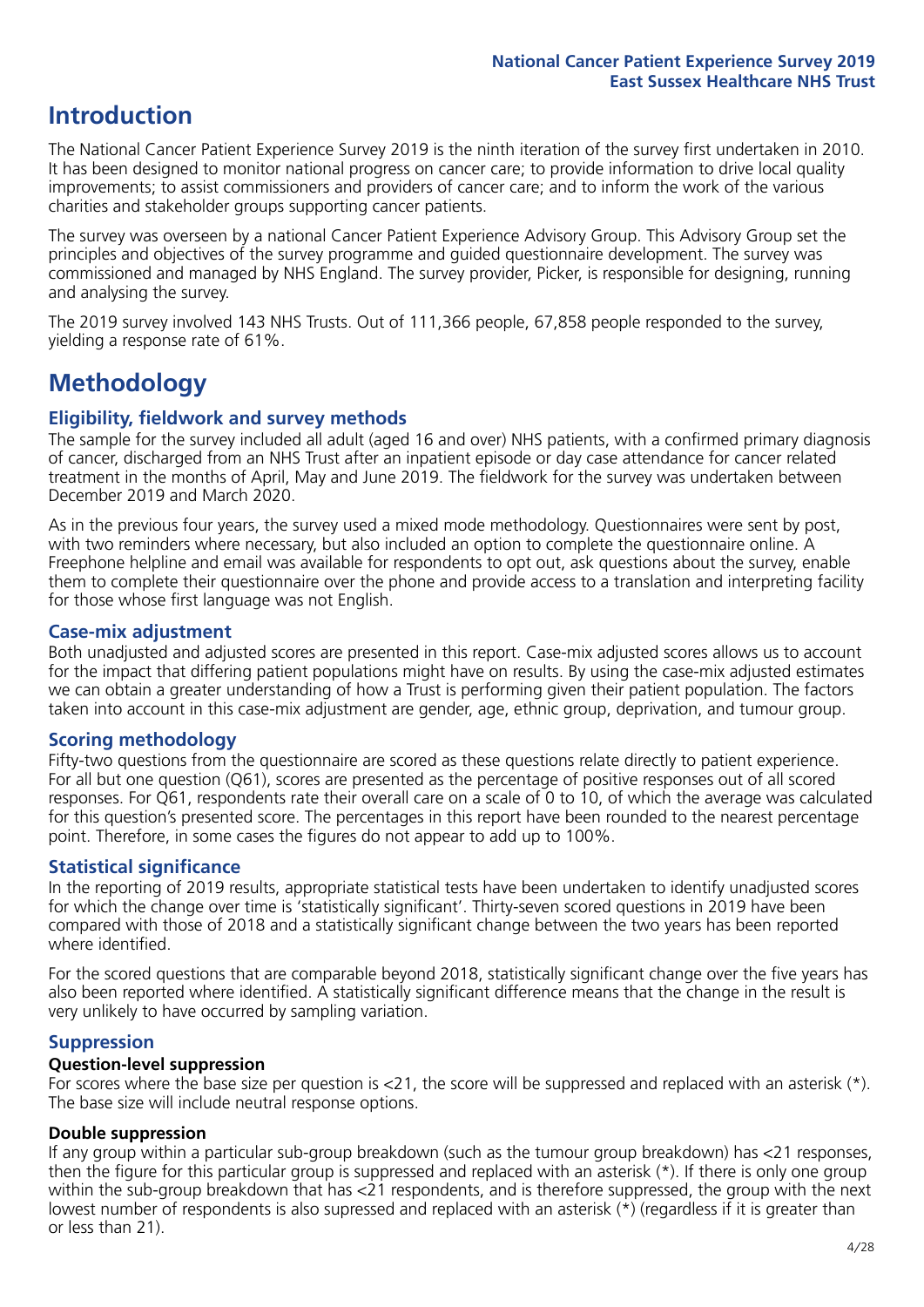### **Understanding the results**

This report shows how this Trust scored for each question in the survey, compared with national results and previous year's results. It is aimed at helping individual Trusts to understand their performance and identify areas for local improvement. Below is a description of the type of results presented within this report and how to understand them.

### **Expected range charts**

The expected range charts in this report show a bar with the lowest and highest score received for each question nationally. Within this bar, an expected range is given (in grey) and a black diamond represents the actual score for this Trust.

Trusts whose score is above the upper limit of the expected range (in the dark blue) are positive outliers, with a score statistically significantly higher than the national mean. This indicates that the Trust performs better than what Trusts of the same size and demographics are expected to perform. The opposite is true if the score is below the lower limit of the expected range (in the light blue); these are negative outliers. For scores within the expected range (in the grey), the score is what we would expect given the Trust's size and demographics.

### **Comparability tables**

The comparability tables show the 2018 and 2019 unadjusted scores for this Trust for each scored question. If there is a significant change from 2018 and 2019 or overall from 2015 to 2019, an arrow will be presented for the direction of change. The adjusted 2019 score will also be presented for each scored question along with the lower and upper expected range and national score. Scores above the upper limit of the expected range will be highlighted dark blue, scores below the lower limit of the expected range will be highlighted light blue, and scores within the lower and upper limit of the expected ranges will be highlighted grey.

### **Tumour type tables**

The tumour type tables show the unadjusted scores for each scored question for each of the 13 tumour groups. The national score for that tumour group is also shown. Unadjusted scores for the same tumour type across different Trusts may not be comparable, as they do not account for the impact that differing patient populations might have on results. Central nervous system is abbreviated as 'CNS' and lower gastrointestinal tract is abbreviated as 'LGT' throughout this report.

### **Year on year charts**

The year on year charts show five columns representing the unadjusted scores of the last five years (2015, 2016, 2017, 2018 and 2019) for each scored question.

### **Notes on specific questions**

Following the development phase of the 2019 survey, several changes were made to the questionnaire. Six scored questions were amended (Q5, Q18, Q30, Q35, Q56 and Q60) and one non-scored question (Q29) was amended that impacted the comparability of questions Q30 to Q41. Of all questions changed or impacted by change, only Q60 is presented with historical comparisons; though the results should be interpreted with caution.

### **Unadjusted data and case-mix adjusted data**

Unadjusted data should be used to see the actual responses from patients relating to the Trust. Case-mix adjusted data, together with expected ranges, should be used to understand whether the results are significantly higher or lower than national results taking account of the patient mix.

### **Further information**

This research was carried out in accordance with the international standard for organisations conducting social research (accreditation to ISO20252:2012; certificate number GB08/74322). The 2019 survey data has been produced and published in line with the Code of Practice for Official Statistics.

For more information on the methodology, please see the Technical Document. It can be viewed along with the 2019 questionnaire and survey quidance on the website at [www.ncpes.co.uk](https://www.ncpes.co.uk/supporting-documents). For all other outputs at National, Trust, CCG and Cancer Alliance level, please see the PDF reports, Excel tables and dashboards at [www.ncpes.co.uk.](https://www.ncpes.co.uk/current-results)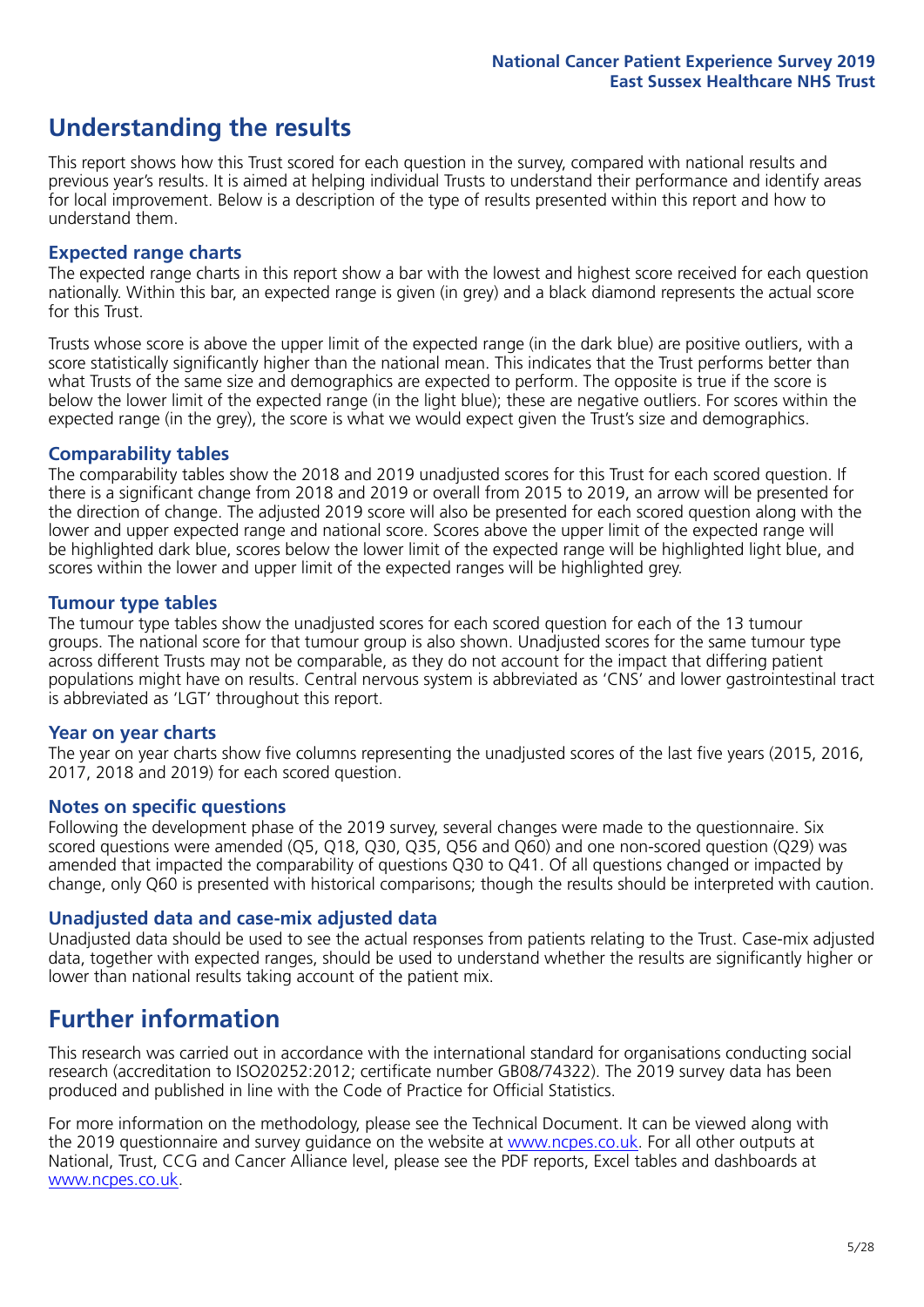### **Response Rate**

### **Overall Response Rate**

583 patients responded out of a total of 884 patients, resulting in a response rate of 66%.

|              | Sample Size | Adjusted<br>Sample | Completed | Response Rate |
|--------------|-------------|--------------------|-----------|---------------|
| <b>Trust</b> | 947         | 884                | 583       | 66%           |
| National     | 119,855     | 111.366            | 67.858    | 61%           |

### **Respondents by Survey Type**

|                            | Number of<br>Respondents |
|----------------------------|--------------------------|
| Online                     | 49                       |
| Paper                      | 534                      |
| Phone                      |                          |
| <b>Translation Service</b> |                          |

### **Respondents by Tumour Group**

|                      | Number of<br>Respondents |
|----------------------|--------------------------|
| <b>Brain / CNS</b>   | ∩                        |
| <b>Breast</b>        | 167                      |
| Colorectal / LGT     | 81                       |
| Gynaecological       | 20                       |
| Haematological       | 73                       |
| <b>Head and Neck</b> | 12                       |
| Lung                 | 47                       |
| Prostate             | 64                       |
| Sarcoma              | 4                        |
| Skin                 | $\overline{2}$           |
| <b>Upper Gastro</b>  | 28                       |
| Urological           | 71                       |
| Other                | 14                       |

### **Respondents by Age and Gender**

Respondents year of birth has been used to determine age. This information has been amalgamated into 8 age bands. The age and gender distribution for the Trust was as follows:

|        | Age 16-24 | Age 25-34 | Age 35-44 | Age 45-54 | Age 55-64 | Age 65-74 | Age 75-84                | Age 85+ | Total |
|--------|-----------|-----------|-----------|-----------|-----------|-----------|--------------------------|---------|-------|
| Male   |           |           |           | 14        | 46        | 99        | $8^{\circ}$              | 17      | 259   |
| Female |           |           | 10        | 44        | 74        | 109       | $\overline{\phantom{a}}$ | 13      | 324   |
| Total  |           |           | 12        | 58        | 120       | 208       | 154                      | 30      | 583   |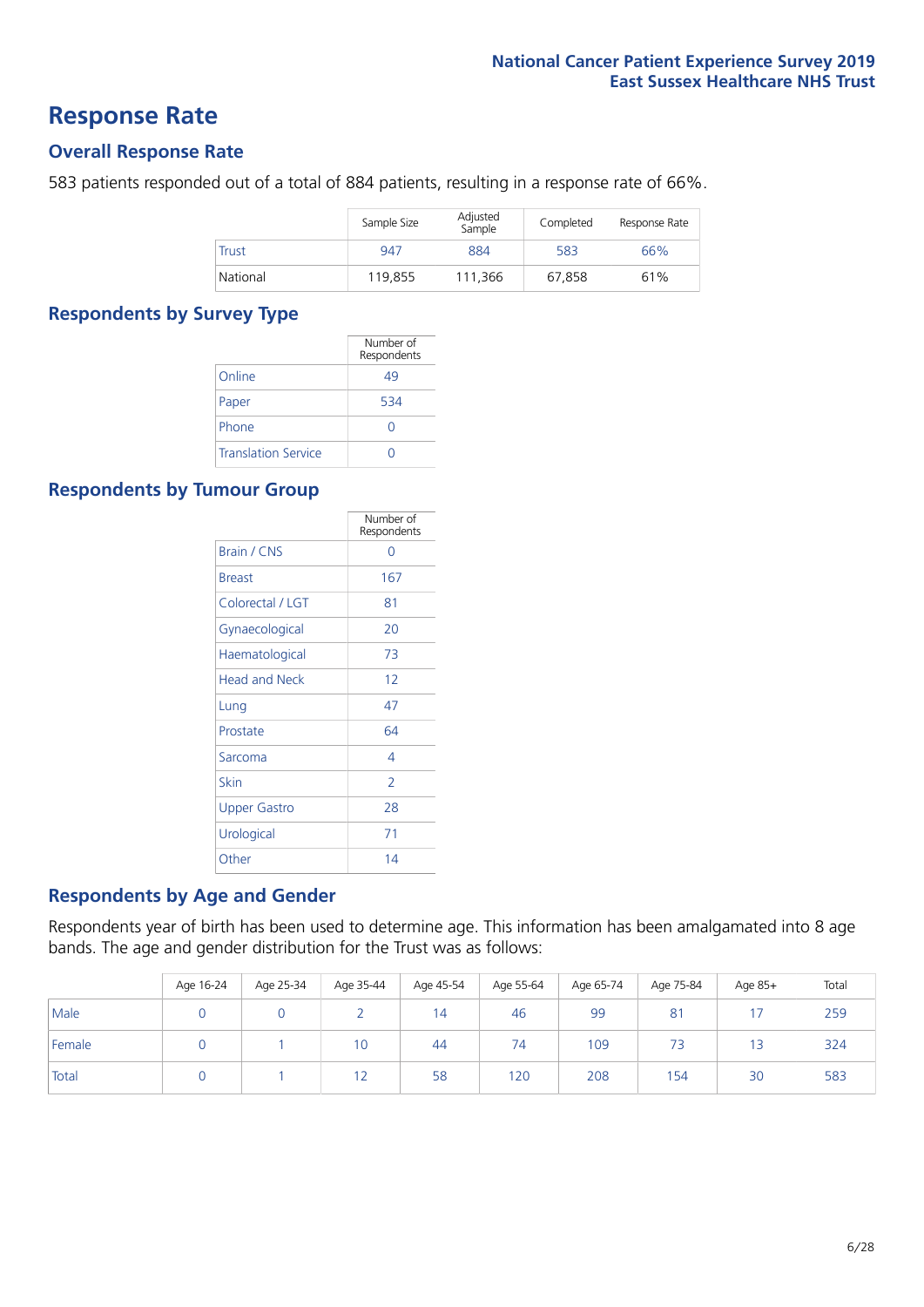# **Expected Range Charts**

| Lower Expected Range<br>Average                                                                                                                                                                                                                                                                                                                                                                                                                                                                                             |    |     | Upper Expected Range |     |     |     |            | Case Mix Adjusted Score |                   |     |          |
|-----------------------------------------------------------------------------------------------------------------------------------------------------------------------------------------------------------------------------------------------------------------------------------------------------------------------------------------------------------------------------------------------------------------------------------------------------------------------------------------------------------------------------|----|-----|----------------------|-----|-----|-----|------------|-------------------------|-------------------|-----|----------|
| <b>SEEING YOUR GP</b><br>Q1. Saw GP once or twice before being told they needed to go to<br>hospital<br>Q2. Patient thought they were seen as soon as necessary                                                                                                                                                                                                                                                                                                                                                             | 0% | 10% | 20%                  | 30% | 40% | 50% | 60%        | 70%                     | 80%<br>79%        | 85% | 90% 100% |
| <b>DIAGNOSTIC TESTS</b><br>Q5. Received all the information needed about the test<br>Q6. The length of time waiting for the test to be done was about<br>right<br>Q7. Test results explained in completely understandable way                                                                                                                                                                                                                                                                                               | 0% | 10% | 20%                  | 30% | 40% | 50% | 60%        | 70%                     | 80%<br>83%<br>80% | 94% | 90% 100% |
| <b>FINDING OUT WHAT WAS WRONG WITH YOU</b><br>Q10. Patient told they could bring a family member or friend when<br>first told they had cancer<br>Q11. Patient felt they were told sensitively that they had cancer<br>Q12. Patient completely understood the explanation of what was<br>wrong<br>Q13. Patient given easy to understand written information about<br>the type of cancer they had                                                                                                                             | 0% | 10% | 20%                  | 30% | 40% | 50% | 60%        | 70%<br>74%              | 80%<br>79%<br>77% | 87% | 90% 100% |
| <b>DECIDING THE BEST TREATMENT FOR YOU</b><br>Q14. Patient felt that treatment options were completely explained<br>Q15. Patient felt possible side effects were definitely explained in<br>an understandable way<br>Q16. Patient definitely given practical advice and support in dealing<br>with side effects of treatment<br>Q17. Patient definitely told about side effects that could affect<br>them in the future<br>Q18. Patient definitely involved as much as they wanted in<br>decisions about care and treatment | 0% | 10% | 20%                  | 30% | 40% | 50% | 60%<br>55% | 70%<br>73%<br>68%       | 80%<br>83%<br>80% |     | 90% 100% |
| <b>CLINICAL NURSE SPECIALIST (CNS)</b><br>Q19. Patient given the name of a CNS who would support them<br>through their treatment<br>Q20. Patient found it very or quite easy to contact their CNS<br>Q21. Patient got understandable answers to important questions<br>all or most of the time                                                                                                                                                                                                                              | 0% | 10% | 20%                  | 30% | 40% | 50% | 60%        | 70%                     | 80%<br>76%<br>84% | 95% | 90% 100% |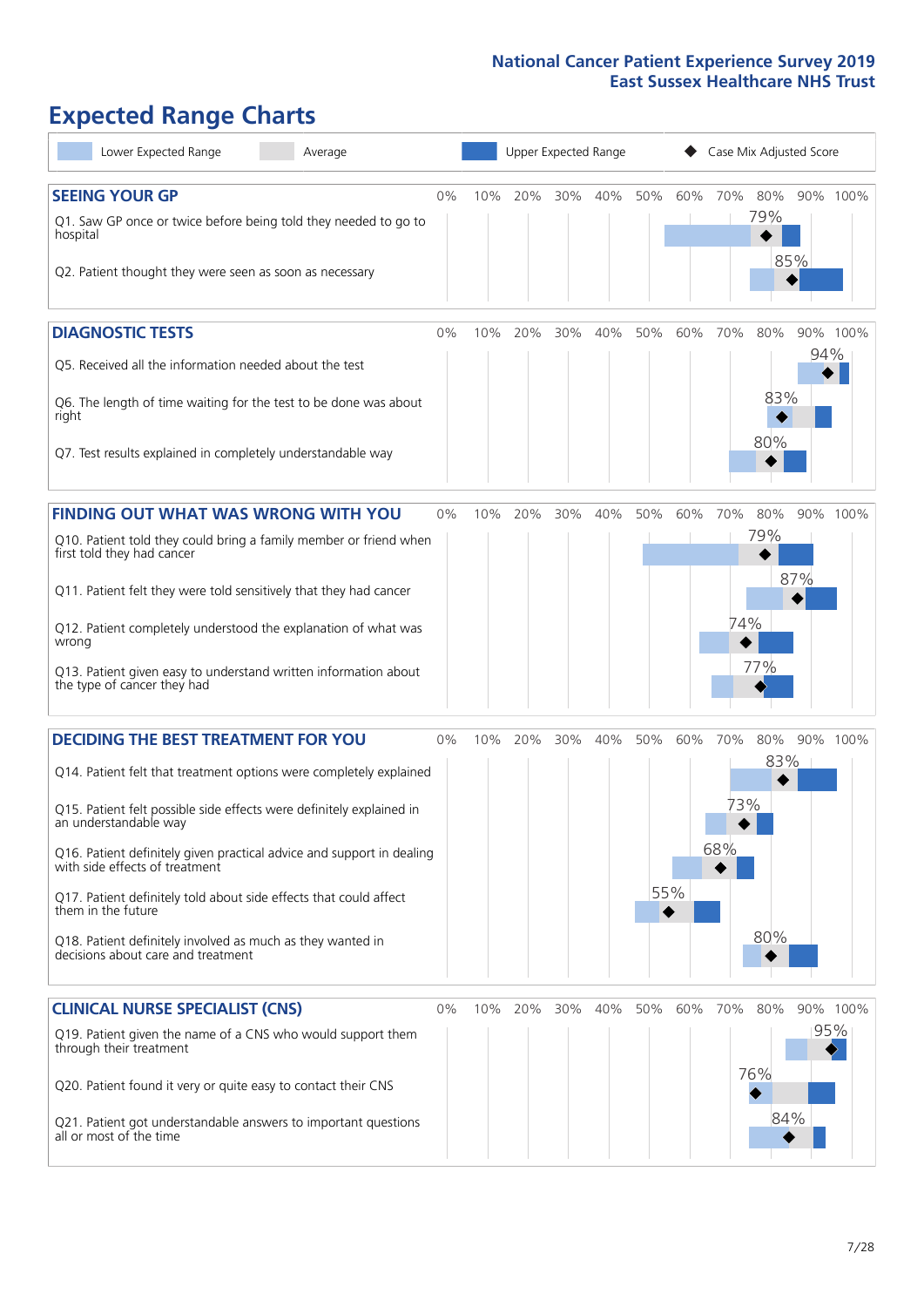# **Expected Range Charts**

| Lower Expected Range<br>Average                                                                                                           |    | Upper Expected Range |     |     |     |     |     |     | Case Mix Adjusted Score |          |
|-------------------------------------------------------------------------------------------------------------------------------------------|----|----------------------|-----|-----|-----|-----|-----|-----|-------------------------|----------|
| <b>SUPPORT FOR PEOPLE WITH CANCER</b><br>Q22. Hospital staff gave information about support or self-help<br>groups for people with cancer | 0% | 10%                  | 20% | 30% | 40% | 50% | 60% | 70% | 80%<br>83%<br>82%       | 90% 100% |
| Q23. Hospital staff discussed or gave information about the impact<br>cancer could have on day to day activities                          |    |                      |     |     |     |     | 56% |     |                         |          |
| Q24. Hospital staff gave information on getting financial help or<br>possible benefits                                                    |    |                      |     |     |     |     |     |     | 81%                     |          |
| Q25. Hospital staff told patient they could get free prescriptions                                                                        |    |                      |     |     |     |     |     |     |                         |          |
| <b>OPERATIONS</b>                                                                                                                         | 0% | 10%                  | 20% | 30% | 40% | 50% | 60% | 70% | 80%                     | 90% 100% |
| Q27. Beforehand, patient had all the information needed about the<br>operation                                                            |    |                      |     |     |     |     |     |     |                         | 94%      |
| Q28. Afterwards, staff completely explained how operation had<br>gone in understandable way                                               |    |                      |     |     |     |     |     | 73% |                         |          |
| <b>HOSPITAL CARE AS AN INPATIENT</b>                                                                                                      | 0% | 10%                  | 20% | 30% | 40% | 50% | 60% | 70% | 80%                     | 90% 100% |
| Q30. Hospital staff didn't talk in front of patient as if patient wasn't<br>there                                                         |    |                      |     |     |     |     |     |     | 85%<br>80%              |          |
| Q31. Patient had confidence and trust in all doctors treating them                                                                        |    |                      |     |     |     |     |     |     |                         |          |
| Q32. Patient's family or someone close definitely felt able to talk to<br>a doctor                                                        |    |                      |     |     |     |     |     | 69% |                         |          |
| Q33. Patient had confidence and trust in all the ward nurses<br>treating them                                                             |    |                      |     |     |     |     |     | 74% |                         |          |
| Q34. Patient thought there were always or nearly always enough<br>nurses on duty to care for them                                         |    |                      |     |     |     |     |     | 71% |                         |          |
| Q35. All hospital staff asked patient what name they prefer to be<br>called by                                                            |    |                      |     |     |     |     |     |     | 77%                     |          |
| Q36. Patient always given enough privacy when discussing<br>condition or treatment                                                        |    |                      |     |     |     |     |     |     | 85%                     |          |
| Q37. Patient definitely found hospital staff to discuss worries or<br>fears during their inpatient visit                                  |    |                      |     |     |     | 52% |     |     |                         |          |
| Q38. Hospital staff definitely did everything they could to help<br>control pain                                                          |    |                      |     |     |     |     |     |     | 86%                     |          |
| Q39. Patient always felt they were treated with respect and dignity<br>while in hospital                                                  |    |                      |     |     |     |     |     |     | 88%                     |          |
| Q40. Patient given clear written information about what should or<br>should not do after leaving hospital                                 |    |                      |     |     |     |     |     |     | 89%                     |          |
| Q41. Hospital staff told patient who to contact if worried about<br>condition or treatment after leaving hospital                         |    |                      |     |     |     |     |     |     |                         | 97%      |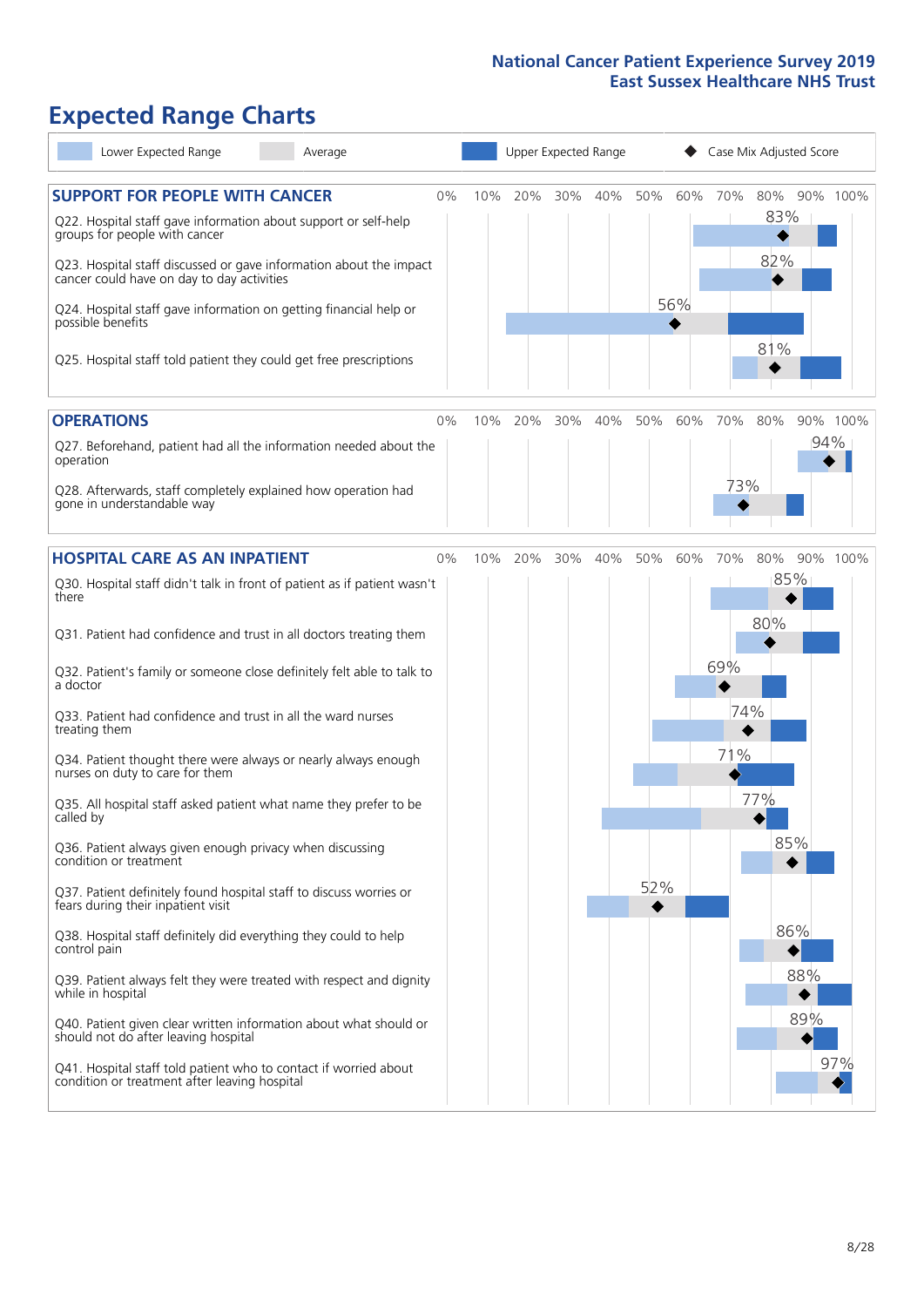# **Expected Range Charts**

| Lower Expected Range<br>Average                                                                                                                                                |       |     | Upper Expected Range |     |     |     |     | Case Mix Adjusted Score |                |            |          |  |  |
|--------------------------------------------------------------------------------------------------------------------------------------------------------------------------------|-------|-----|----------------------|-----|-----|-----|-----|-------------------------|----------------|------------|----------|--|--|
| <b>HOSPITAL CARE AS A DAY PATIENT / OUTPATIENT 0%</b><br>Q43. Patient definitely found hospital staff to discuss worries or<br>fears during their outpatient or day case visit |       | 10% | 20%                  | 30% | 40% | 50% | 60% |                         | 70% 80%<br>74% |            | 90% 100% |  |  |
| Q44. Cancer doctor had the right documents at patient's last<br>outpatient appointment<br>Q46. Beforehand patient completely had all information needed                        |       |     |                      |     |     |     |     |                         |                | 93%<br>89% |          |  |  |
| about radiotherapy treatment<br>Q47. Patient completely given understandable information about<br>whether radiotherapy was working                                             |       |     |                      |     |     |     | 60% |                         |                |            |          |  |  |
| Q49. Beforehand patient completely had all information needed<br>about chemotherapy treatment                                                                                  |       |     |                      |     |     |     |     |                         |                | 88%        |          |  |  |
| Q50. Patient given enough information about whether<br>chemotherapy was working in a completely understandable way                                                             |       |     |                      |     |     |     |     | 72%                     |                |            |          |  |  |
| <b>HOME CARE AND SUPPORT</b>                                                                                                                                                   | 0%    | 10% | 20%                  | 30% | 40% | 50% | 60% | 70%                     | 80%            |            | 90% 100% |  |  |
| Q51. Hospital staff definitely gave family or someone close all the<br>information needed to help care at home                                                                 |       |     |                      |     |     | 51% |     |                         |                |            |          |  |  |
| Q52. Patient definitely given enough support from health or social<br>services during treatment                                                                                |       |     |                      |     | 45% |     |     |                         |                |            |          |  |  |
| Q53. Patient definitely given enough support from health or social<br>services after treatment                                                                                 |       |     |                      |     | 41% |     |     |                         |                |            |          |  |  |
| <b>CARE FROM YOUR GENERAL PRACTICE</b>                                                                                                                                         | 0%    | 10% | 20%                  | 30% | 40% | 50% | 60% | 70%                     | 80%            |            | 90% 100% |  |  |
| Q54. GP given enough information about patient's condition and<br>treatment                                                                                                    |       |     |                      |     |     |     |     |                         |                |            | 98%      |  |  |
| Q55. General practice staff definitely did everything they could to<br>support patient during treatment                                                                        |       |     |                      |     |     |     | 63% |                         |                |            |          |  |  |
| <b>YOUR OVERALL NHS CARE</b>                                                                                                                                                   | $0\%$ | 10% | 20%                  | 30% | 40% | 50% | 60% | 70%                     | 80%            |            | 90% 100% |  |  |
| Q56. Different people treating and caring for patient always work<br>well together to give best possible care                                                                  |       |     |                      |     |     |     |     | 70%                     |                |            |          |  |  |
| Q57. Patient given a care plan                                                                                                                                                 |       |     |                      | 33% |     |     |     |                         |                |            |          |  |  |
| Q58. Overall the administration of care was good or very good                                                                                                                  |       |     |                      |     |     |     |     |                         |                | 86%        |          |  |  |
| Q59. Patient felt length of time for attending clinics and<br>appointments for cancer was about right                                                                          |       |     |                      |     |     |     | 62% |                         |                |            |          |  |  |
| Q60. Someone discussed with patient whether they would like to<br>take part in cancer research                                                                                 |       |     | 17%                  |     |     |     |     |                         |                |            |          |  |  |
|                                                                                                                                                                                | 0     |     | 2                    | 3   | 4   | 5   | 6   |                         | 8              | 9<br>8.7   | 10       |  |  |
| Q61. Patient's average rating of care scored from very poor to very<br>good                                                                                                    |       |     |                      |     |     |     |     |                         |                |            |          |  |  |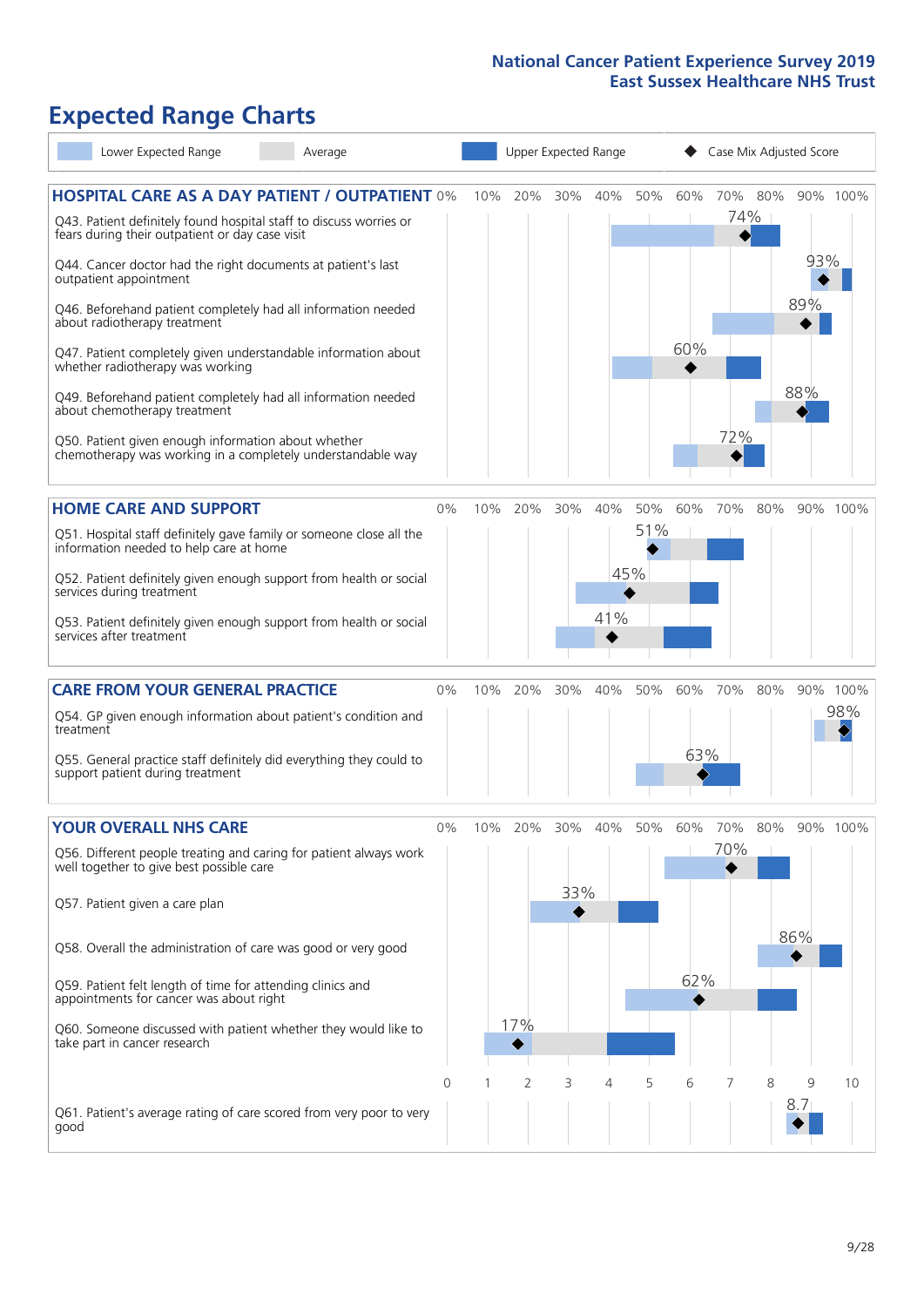# **Comparability Tables**

\* Indicates where a score has been suppressed because there are less than 21 responses.

\*\* No score available for 2018.

 $\triangle$  or  $\nabla$ 

Change 2018-2019: Indicates where 2019 score is significantly higher or lower than 2018 score Change Overall: Indicates significant change overall (2015, 2016, 2017, 2018 and 2019).

Adjusted Score below Lower Expected Range Adjusted Score between Upper and Lower Expected Ranges Adjusted Score above Upper Expected Range

|                                                                             | Unadjusted Scores |               |           |               |                                                    |         |               | Case Mix Adjusted Scores |                                     |                   |  |
|-----------------------------------------------------------------------------|-------------------|---------------|-----------|---------------|----------------------------------------------------|---------|---------------|--------------------------|-------------------------------------|-------------------|--|
|                                                                             | 2018<br>n         | 2018<br>Score | 2019<br>n | 2019<br>Score | $\sqrt{(\text{Change})^2}$ Change<br>2018-<br>2019 | Overall | 2019<br>Score | Lower<br>Range           | Upper<br>Expected Expected<br>Range | National<br>Score |  |
| <b>SEEING YOUR GP</b>                                                       |                   |               |           |               |                                                    |         |               |                          |                                     |                   |  |
| Q1. Saw GP once or twice before being told they needed to go<br>to hospital | 461               | 75%           | 444       | 81%           |                                                    |         | 79%           | 75%                      | 83%                                 | 79%               |  |
| Q2. Patient thought they were seen as soon as necessary                     | 607               | 81%           | 560       | 86%           |                                                    |         | 85%           | 81%                      | 87%                                 | 84%               |  |
| DIAGNOSTIC TESTS                                                            |                   |               |           |               |                                                    |         |               |                          |                                     |                   |  |

| <b>PIAGNOSTIC ILSTS</b>                                                   |      |     |     |     |  |     |     |     |     |
|---------------------------------------------------------------------------|------|-----|-----|-----|--|-----|-----|-----|-----|
| Q5. Received all the information needed about the test                    | $**$ | **  | 505 | 94% |  | 94% | 93% | 97% | 95% |
| Q6. The length of time waiting for the test to be done was<br>about right | 532  | 84% | 514 | 83% |  | 83% | 85% | 91% | 88% |
| Q7. Test results explained in completely understandable way               | 529  | 79% | 516 | 81% |  | 80% | 76% | 83% | 80% |

| <b>FINDING OUT WHAT WAS WRONG WITH YOU</b>                                                      |     |     |     |     |  |     |     |     |     |
|-------------------------------------------------------------------------------------------------|-----|-----|-----|-----|--|-----|-----|-----|-----|
| Q10. Patient told they could bring a family member or friend<br>when first told they had cancer | 549 | 81% | 541 | 80% |  | 79% | 72% | 82% | 77% |
| Q11. Patient felt they were told sensitively that they had cancer                               | 608 | 84% | 582 | 87% |  | 87% | 83% | 89% | 86% |
| Q12. Patient completely understood the explanation of what<br>was wrong                         | 620 | 73% | 581 | 75% |  | 74% | 70% | 77% | 73% |
| Q13. Patient given easy to understand written information<br>about the type of cancer they had  | 551 | 79% | 525 | 78% |  | 77% | 71% | 78% | 74% |

| <b>DECIDING THE BEST TREATMENT FOR YOU</b>                                                              |      |     |     |     |  |     |     |     |     |
|---------------------------------------------------------------------------------------------------------|------|-----|-----|-----|--|-----|-----|-----|-----|
| Q14. Patient felt that treatment options were completely<br>explained                                   | 540  | 84% | 501 | 84% |  | 83% | 80% | 87% | 83% |
| Q15. Patient felt possible side effects were definitely explained<br>in an understandable way           | 592  | 75% | 551 | 74% |  | 73% | 69% | 76% | 73% |
| Q16. Patient definitely given practical advice and support in<br>dealing with side effects of treatment | 585  | 68% | 551 | 68% |  | 68% | 63% | 71% | 67% |
| Q17. Patient definitely told about side effects that could affect<br>them in the future                 | 554  | 54% | 522 | 55% |  | 55% | 53% | 61% | 57% |
| Q18. Patient definitely involved as much as they wanted in<br>decisions about care and treatment        | $**$ | **  | 568 | 80% |  | 80% | 78% | 85% | 81% |

| <b>CLINICAL NURSE SPECIALIST (CNS)</b>                                                    |     |     |     |     |  |     |     |     |     |
|-------------------------------------------------------------------------------------------|-----|-----|-----|-----|--|-----|-----|-----|-----|
| Q19. Patient given the name of a CNS who would support them<br>through their treatment    | 597 | 94% | 560 | 95% |  | 95% | 89% | 95% | 92% |
| Q20. Patient found it very or quite easy to contact their CNS                             | 514 | 86% | 471 | 76% |  | 76% | 80% | 89% | 85% |
| Q21. Patient got understandable answers to important<br>questions all or most of the time | 469 | 89% | 442 | 84% |  | 84% | 84% | 91% | 87% |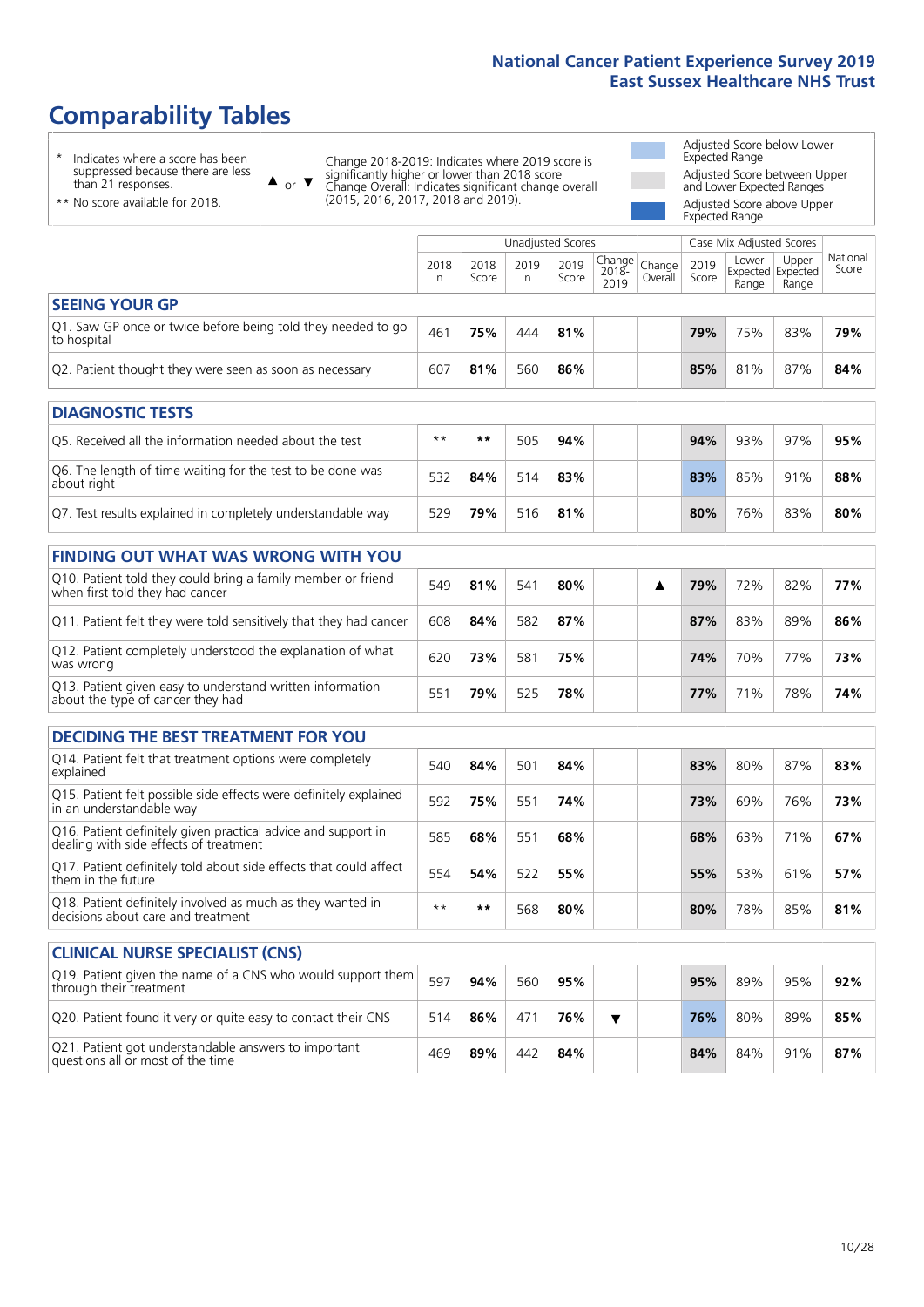# **Comparability Tables**

\* Indicates where a score has been suppressed because there are less than 21 responses.

\*\* No score available for 2018.

 $\triangle$  or  $\nabla$ 

Change 2018-2019: Indicates where 2019 score is significantly higher or lower than 2018 score Change Overall: Indicates significant change overall (2015, 2016, 2017, 2018 and 2019).

Adjusted Score below Lower Expected Range Adjusted Score between Upper and Lower Expected Ranges Adjusted Score above Upper Expected Range

|                                                                                                                   |           |               | <b>Unadjusted Scores</b> |               |                            |                   |               | Case Mix Adjusted Scores |                                     |                   |
|-------------------------------------------------------------------------------------------------------------------|-----------|---------------|--------------------------|---------------|----------------------------|-------------------|---------------|--------------------------|-------------------------------------|-------------------|
|                                                                                                                   | 2018<br>n | 2018<br>Score | 2019<br>$\mathsf{n}$     | 2019<br>Score | Change<br>$2018 -$<br>2019 | Change<br>Overall | 2019<br>Score | Lower<br>Range           | Upper<br>Expected Expected<br>Range | National<br>Score |
| <b>SUPPORT FOR PEOPLE WITH CANCER</b>                                                                             |           |               |                          |               |                            |                   |               |                          |                                     |                   |
| Q22. Hospital staff gave information about support or self-help<br>groups for people with cancer                  | 446       | 81%           | 426                      | 84%           |                            | ▲                 | 83%           | 85%                      | 92%                                 | 88%               |
| Q23. Hospital staff discussed or gave information about the<br>impact cancer could have on day to day activities  | 383       | 81%           | 367                      | 82%           |                            |                   | 82%           | 80%                      | 88%                                 | 84%               |
| Q24. Hospital staff gave information on getting financial help or<br>possible benefits                            | 265       | 56%           | 260                      | 57%           |                            |                   | 56%           | 56%                      | 70%                                 | 63%               |
| Q25. Hospital staff told patient they could get free prescriptions                                                | 254       | 78%           | 220                      | 81%           |                            |                   | 81%           | 77%                      | 87%                                 | 82%               |
| <b>OPERATIONS</b>                                                                                                 |           |               |                          |               |                            |                   |               |                          |                                     |                   |
| Q27. Beforehand, patient had all the information needed about<br>the operation                                    | 330       | 95%           | 300                      | 95%           |                            |                   | 94%           | 94%                      | 98%                                 | 96%               |
| Q28. Afterwards, staff completely explained how operation had<br>gone in understandable way                       | 330       | 76%           | 299                      | 74%           |                            |                   | 73%           | 75%                      | 84%                                 | 79%               |
| HOSPITAL CARE AS AN INPATIENT                                                                                     |           |               |                          |               |                            |                   |               |                          |                                     |                   |
| Q30. Hospital staff didn't talk in front of patient as if patient<br>wasn't there                                 | $* *$     | $***$         | 289                      | 86%           |                            |                   | 85%           | 79%                      | 88%                                 | 84%               |
| Q31. Patient had confidence and trust in all doctors treating<br>them                                             | $**$      | **            | 294                      | 82%           |                            |                   | 80%           | 80%                      | 88%                                 | 84%               |
| Q32. Patient's family or someone close definitely felt able to talk<br>to a doctor                                | $* *$     | $***$         | 234                      | 70%           |                            |                   | 69%           | 66%                      | 78%                                 | 72%               |
| O33. Patient had confidence and trust in all the ward nurses<br>treating them                                     | $**$      | $***$         | 291                      | 76%           |                            |                   | 74%           | 68%                      | 80%                                 | 74%               |
| Q34. Patient thought there were always or nearly always<br>enough nurses on duty to care for them                 | $**$      | $***$         | 290                      | 73%           |                            |                   | 71%           | 57%                      | 72%                                 | 64%               |
| Q35. All hospital staff asked patient what name they prefer to<br>be called by                                    | $* *$     | $***$         | 292                      | 78%           |                            |                   | 77%           | 63%                      | 79%                                 | 71%               |
| Q36. Patient always given enough privacy when discussing<br>condition or treatment                                | $**$      | $***$         | 292                      | 87%           |                            |                   | 85%           | 80%                      | 89%                                 | 85%               |
| Q37. Patient definitely found hospital staff to discuss worries or<br>fears during their inpatient visit          | $* *$     | $***$         | 200                      | 53%           |                            |                   | 52%           | 45%                      | 59%                                 | 52%               |
| Q38. Hospital staff definitely did everything they could to help<br>control pain                                  | $* *$     | $***$         | 255                      | 87%           |                            |                   | 86%           | 78%                      | 87%                                 | 83%               |
| Q39. Patient always felt they were treated with respect and<br>dignity while in hospital                          | $* *$     | $***$         | 292                      | 89%           |                            |                   | 88%           | 84%                      | 91%                                 | 88%               |
| Q40. Patient given clear written information about what should<br>or should not do after leaving hospital         | $* *$     | **            | 264                      | 90%           |                            |                   | 89%           | 81%                      | 90%                                 | 86%               |
| Q41. Hospital staff told patient who to contact if worried about<br>condition or treatment after leaving hospital | $* *$     | $***$         | 284                      | 97%           |                            |                   | 97%           | 92%                      | 97%                                 | 94%               |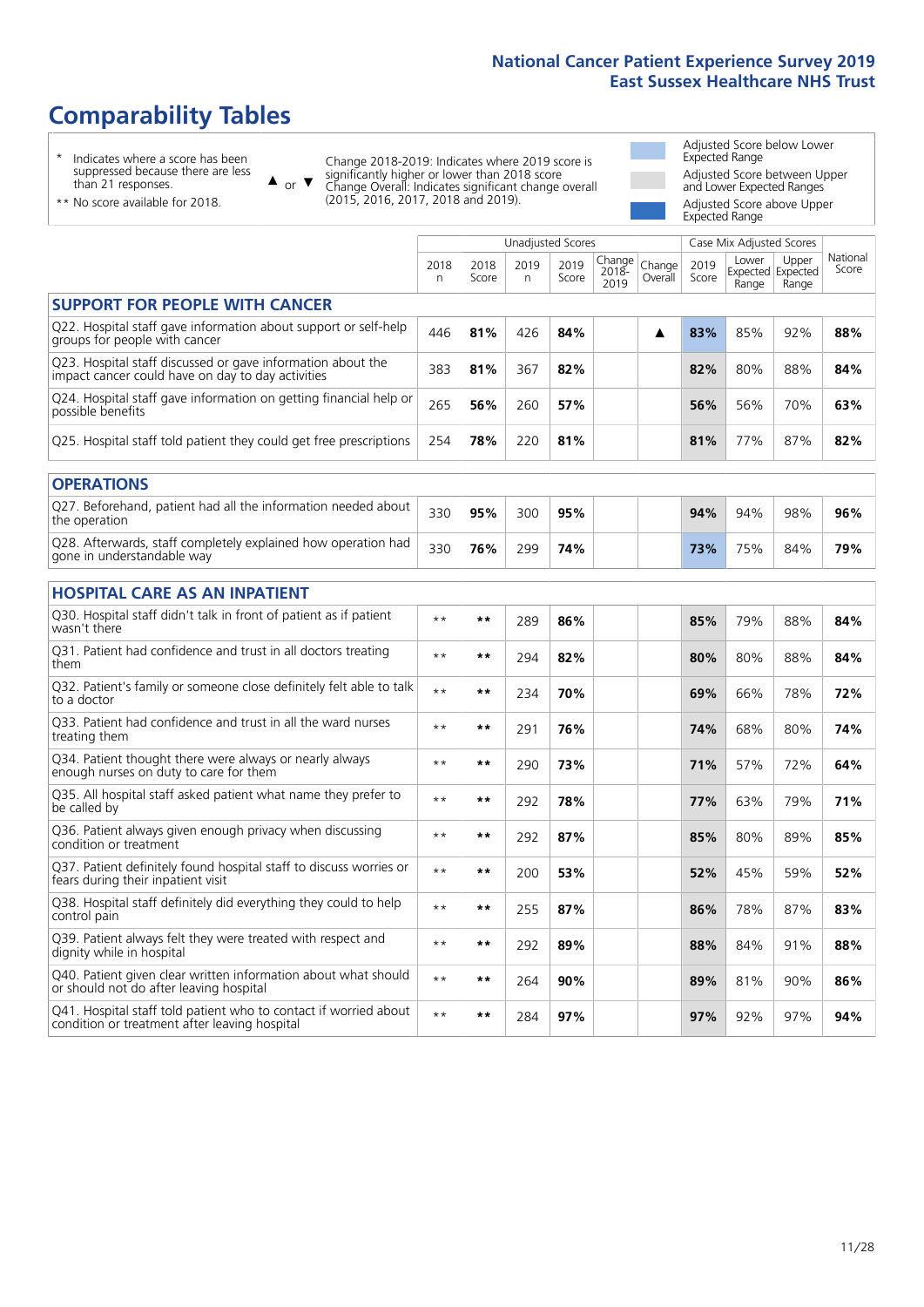# **Comparability Tables**

\* Indicates where a score has been suppressed because there are less than 21 responses.

\*\* No score available for 2018.

 $\triangle$  or  $\nabla$ 

Change 2018-2019: Indicates where 2019 score is significantly higher or lower than 2018 score Change Overall: Indicates significant change overall (2015, 2016, 2017, 2018 and 2019).

Adjusted Score below Lower Expected Range Adjusted Score between Upper and Lower Expected Ranges Adjusted Score above Upper Expected Range

|                                                                                                                       |              |               |            | Unadjusted Scores |                         |                   |               | Case Mix Adjusted Scores            |                |                   |
|-----------------------------------------------------------------------------------------------------------------------|--------------|---------------|------------|-------------------|-------------------------|-------------------|---------------|-------------------------------------|----------------|-------------------|
|                                                                                                                       | 2018<br>n.   | 2018<br>Score | 2019<br>n. | 2019<br>Score     | Change<br>2018-<br>2019 | Change<br>Overall | 2019<br>Score | Lower<br>Expected Expected<br>Range | Upper<br>Range | National<br>Score |
| <b>HOSPITAL CARE AS A DAY PATIENT / OUTPATIENT</b>                                                                    |              |               |            |                   |                         |                   |               |                                     |                |                   |
| Q43. Patient definitely found hospital staff to discuss worries or<br>fears during their outpatient or day case visit | 455          | 75%           | 403        | 74%               |                         |                   | 74%           | 66%                                 | 75%            | 71%               |
| Q44. Cancer doctor had the right documents at patient's last<br>outpatient appointment                                | 553          | 96%           | 488        | 93%               |                         |                   | 93%           | 94%                                 | 98%            | 96%               |
| Q46. Beforehand patient completely had all information needed<br>about radiotherapy treatment                         | 109          | 94%           | 141        | 89%               |                         |                   | 89%           | 81%                                 | 92%            | 86%               |
| Q47. Patient completely given understandable information<br>about whether radiotherapy was working                    | 99           | 68%           | 111        | 60%               |                         |                   | 60%           | 51%                                 | 69%            | 60%               |
| Q49. Beforehand patient completely had all information needed<br>about chemotherapy treatment                         | 322          | 86%           | 293        | 88%               |                         |                   | 88%           | 80%                                 | 88%            | 84%               |
| Q50. Patient given enough information about whether<br>chemotherapy was working in a completely understandable way    | 297          | 71%           | 265        | 70%               |                         |                   | 72%           | 62%                                 | 73%            | 68%               |
| <b>HOME CARE AND SUPPORT</b>                                                                                          |              |               |            |                   |                         |                   |               |                                     |                |                   |
| Q51. Hospital staff definitely gave family or someone close all<br>the information needed to help care at home        | 490          | 60%           | 450        | 51%               |                         |                   | 51%           | 55%                                 | 64%            | 60%               |
| Q52. Patient definitely given enough support from health or<br>social services during treatment                       | 248          | 49%           | 263        | 46%               |                         |                   | 45%           | 44%                                 | 60%            | 52%               |
| Q53. Patient definitely given enough support from health or<br>social services after treatment                        | 128          | 41%           | 146        | 41%               |                         |                   | 41%           | 37%                                 | 53%            | 45%               |
| <b>CARE FROM YOUR GENERAL PRACTICE</b>                                                                                |              |               |            |                   |                         |                   |               |                                     |                |                   |
| Q54. GP given enough information about patient's condition<br>and treatment                                           | 529          | 97%           | 495        | 98%               |                         |                   | 98%           | 93%                                 | 97%            | 95%               |
| Q55. General practice staff definitely did everything they could<br>to support patient during treatment               | 400          | 58%           | 391        | 63%               |                         |                   | 63%           | 53%                                 | 63%            | 58%               |
| <b>YOUR OVERALL NHS CARE</b>                                                                                          |              |               |            |                   |                         |                   |               |                                     |                |                   |
| Q56. Different people treating and caring for patient always<br>work well together to give best possible care         | $\star\star$ | **            | 556        | 71%               |                         |                   | 70%           | 69%                                 | 77%            | 73%               |
| Q57. Patient given a care plan                                                                                        | 475          | 27%           | 428        | 33%               |                         |                   | 33%           | 33%                                 | 42%            | 38%               |
| Q58. Overall the administration of care was good or very good                                                         | 624          | 88%           | 569        | 86%               |                         |                   | 86%           | 86%                                 | 92%            | 89%               |
| Q59. Patient felt length of time for attending clinics and<br>appointments for cancer was about right                 | 614          | 72%           | 565        | 64%               | ▼                       |                   | 62%           | 62%                                 | 77%            | 69%               |
| Q60. Someone discussed with patient whether they would like<br>to take part in cancer research                        | 596          | 19%           | 541        | 17%               |                         |                   | 17%           | 21%                                 | 40%            | 30%               |
| Q61. Patient's average rating of care scored from very poor to<br>very good                                           | 608          | 8.8           | 554        | 8.7               |                         |                   | 8.7           | 8.7                                 | 8.9            | 8.8               |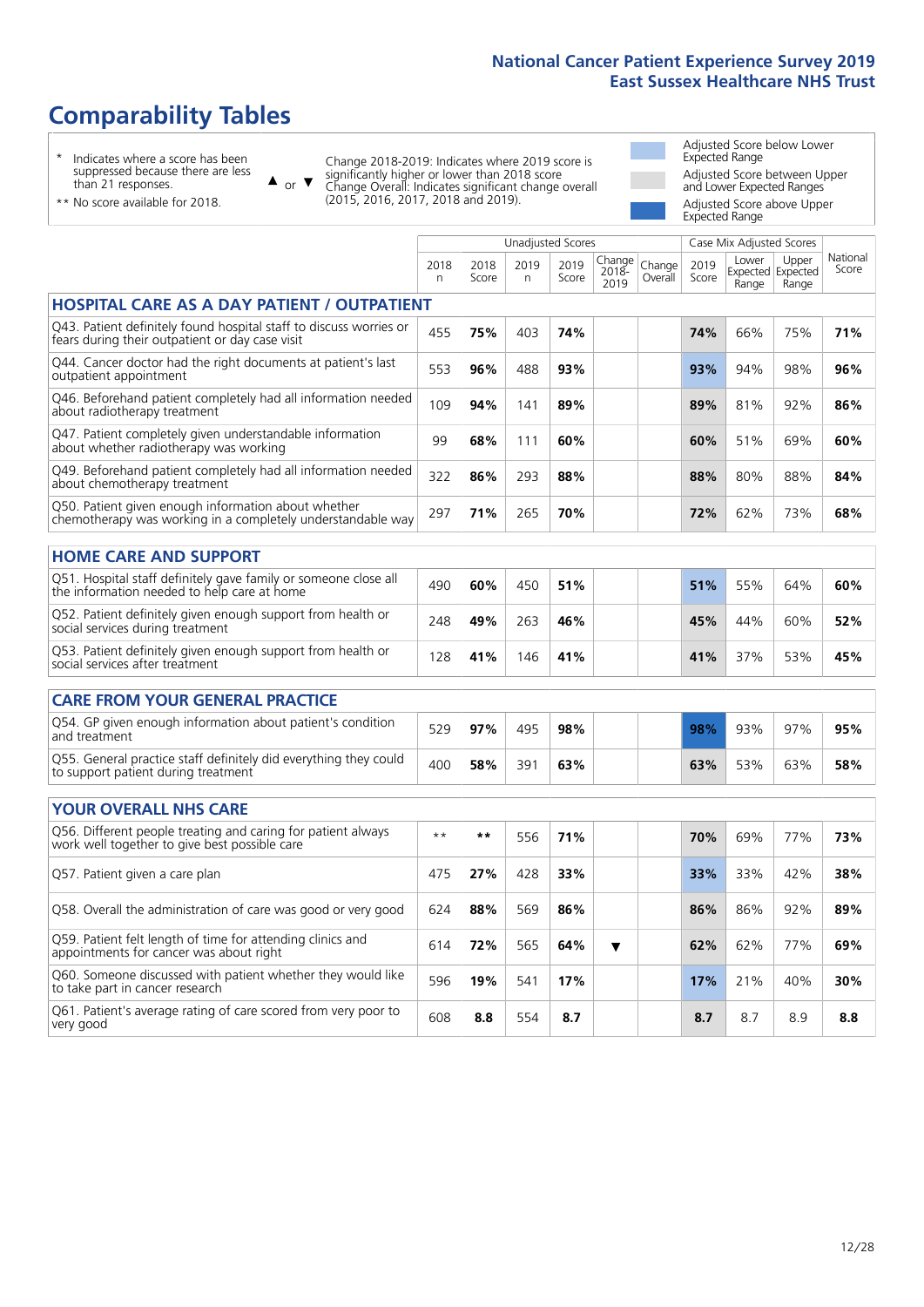- \* Indicates where a score has been suppressed because there are less than 21 responses.
- n.a. Indicates that there were no respondents for that tumour group.

| <b>SEEING YOUR GP</b>                           |                                                  |              |                 |                   |                    |                |                  |      | <b>Tumour Group</b> |         |         |                 |                                                 |        |                |
|-------------------------------------------------|--------------------------------------------------|--------------|-----------------|-------------------|--------------------|----------------|------------------|------|---------------------|---------|---------|-----------------|-------------------------------------------------|--------|----------------|
|                                                 |                                                  | Brain<br>CNS | <b>Breast</b>   | Colorectal<br>LGT | ᠊ᢛ<br>Gynaecologic | Haematological | Head and<br>Neck | Lung | Prostate            | Sarcoma | Skin    | Upper<br>Gastro | $\sigma$<br>Irologica                           | Other  | All<br>Cancers |
| Q1. Saw GP once or twice before being told they | Trust                                            |              | n.a. $94\%$ 74% |                   |                    | 69%            | $\ast$           |      | 72% 89%             | $\star$ |         |                 | 64% 79%                                         | $\ast$ | 81%            |
| needed to go to hospital                        | National 59% 94% 75% 77% 67% 79% 71% 82% 71% 90% |              |                 |                   |                    |                |                  |      |                     |         |         |                 | 74%   83%   74%                                 |        | 79%            |
| Q2. Patient thought they were seen as soon as   | Trust                                            | n.a.         |                 | 86% 88%           | $\star$            | 86%            | $\star$          |      | 87% 89%             | $\star$ | $\star$ |                 | 73% 88%                                         | $\ast$ | 86%            |
| necessary                                       | National I                                       | 79%          |                 |                   |                    |                |                  |      |                     |         |         |                 | 89% 83% 81% 82% 81% 84% 86% 69% 85% 79% 85% 79% |        | 84%            |

#### **DIAGNOSTIC TESTS** Tumour Group

|                                                   |                 | Brain | <b>Breast</b> | Colorectal<br>LGT           | ᠊ᢛ<br>Gynaecologic | Haematological | Head and<br>Neck | Lung        | Prostate | Sarcoma | Skin    | Upper<br>Gastro | rological                                   | Other   | All<br>Cancers |
|---------------------------------------------------|-----------------|-------|---------------|-----------------------------|--------------------|----------------|------------------|-------------|----------|---------|---------|-----------------|---------------------------------------------|---------|----------------|
| Q5. Received all the information needed about     | <b>Trust</b>    | n.a.  |               | 93% 93%                     |                    | 98%            | $\star$          |             | 98% 96%  |         |         |                 | 87% 89%                                     | $\star$ | 94%            |
| $\vert$ the test                                  | National        | 93%   |               | 95% 95%                     |                    | 93% 95%        |                  | 93% 95% 95% |          | 93%     | 96%     |                 | 95% 95%                                     | 95%     | 95%            |
| Q6. The length of time waiting for the test to be | Trust           | n.a.  | 81%           | 88%                         | $\star$            | 83%            | $\star$          |             | 83% 81%  |         |         |                 | 65% 88%                                     | $\star$ | 83%            |
| done was about right                              | <b>National</b> |       |               | 84% 91% 88%                 |                    |                |                  |             |          |         |         |                 | 86% 89% 88% 87% 87% 81% 87% 84% 87% 86% 88% |         |                |
| Q7. Test results explained in completely          | Trust           | n.a.  |               | 83% 82%                     | $\star$            | 77%            | $\ast$           |             | 76% 87%  | $\star$ | $\star$ |                 | 65% 79%                                     | $\star$ | 81%            |
| understandable way                                | National 71%    |       |               | 83% 82% 77% 77% 79% 80% 80% |                    |                |                  |             |          |         |         |                 | 78% 84% 75% 80% 76% 80%                     |         |                |

| <b>FINDING OUT WHAT WAS WRONG WITH YOU</b>        |              |        |               |                        |                |                |                        |                         | Tumour Group |         |         |                 |            |          |                |
|---------------------------------------------------|--------------|--------|---------------|------------------------|----------------|----------------|------------------------|-------------------------|--------------|---------|---------|-----------------|------------|----------|----------------|
|                                                   |              | Brain  | <b>Breast</b> | olorectal.<br>LGT<br>Û | Gynaecological | Haematological | ad and<br>Neck<br>Head | Lung                    | Prostate     | Sarcoma | Skin    | Upper<br>Gastro | Irological | Other    | All<br>Cancers |
| Q10. Patient told they could bring a family       | <b>Trust</b> | n.a.   | 76%           | 86%                    |                | 74%            | $^\star$               |                         | 73% 89%      | $\ast$  | 大       | 89%             | 81%        | $\ast$   | 80%            |
| member or friend when first told they had cancer  | National     | 85%    | 82%           | 82%                    | 71%            | 71%            | 71%                    | 77%                     | 79%          | 73%     | 69%     | 76%             | 73%        | 75%      | 77%            |
| Q11. Patient felt they were told sensitively that | Trust        | n.a.   | 86%           | 84%                    |                | 89%            | $\star$                | 83% 91%                 |              | $\ast$  | 大       | 89%             | 86%        | $\ast$   | 87%            |
| they had cancer                                   | National     | 79%    | 89% 87%       |                        | 82%            |                | 84% 87%                | 83% 86%                 |              | 84%     | 89%     | 81%             |            | 84% 83%  | 86%            |
| Q12. Patient completely understood the            | Trust        | n.a.   | $77\%$        | 77%                    |                | 64%            | $\star$                |                         | 74% 80%      | $\ast$  | $\star$ | 70%             | 83%        | $^\star$ | 75%            |
| explanation of what was wrong                     | National     |        | 66% 77%       | 79%                    | 73%            | 60%            | 78%                    | 76%                     | 79%          | 67%     | 80%     | 70%             | 77%        | 70%      | 73%            |
| Q13. Patient given easy to understand written     | Trust        | n.a.   | 81% 64%       |                        |                | 88%            | $\star$                |                         | 73% 86%      | $\ast$  | $\ast$  | 60%             | 85%        | $\ast$   | 78%            |
| information about the type of cancer they had     | National     | $66\%$ | 78%           | 73%                    | 71%            | 76%            |                        | 69% 67% 83% 67% 84% 67% |              |         |         |                 | 74%        | 65%      | 74%            |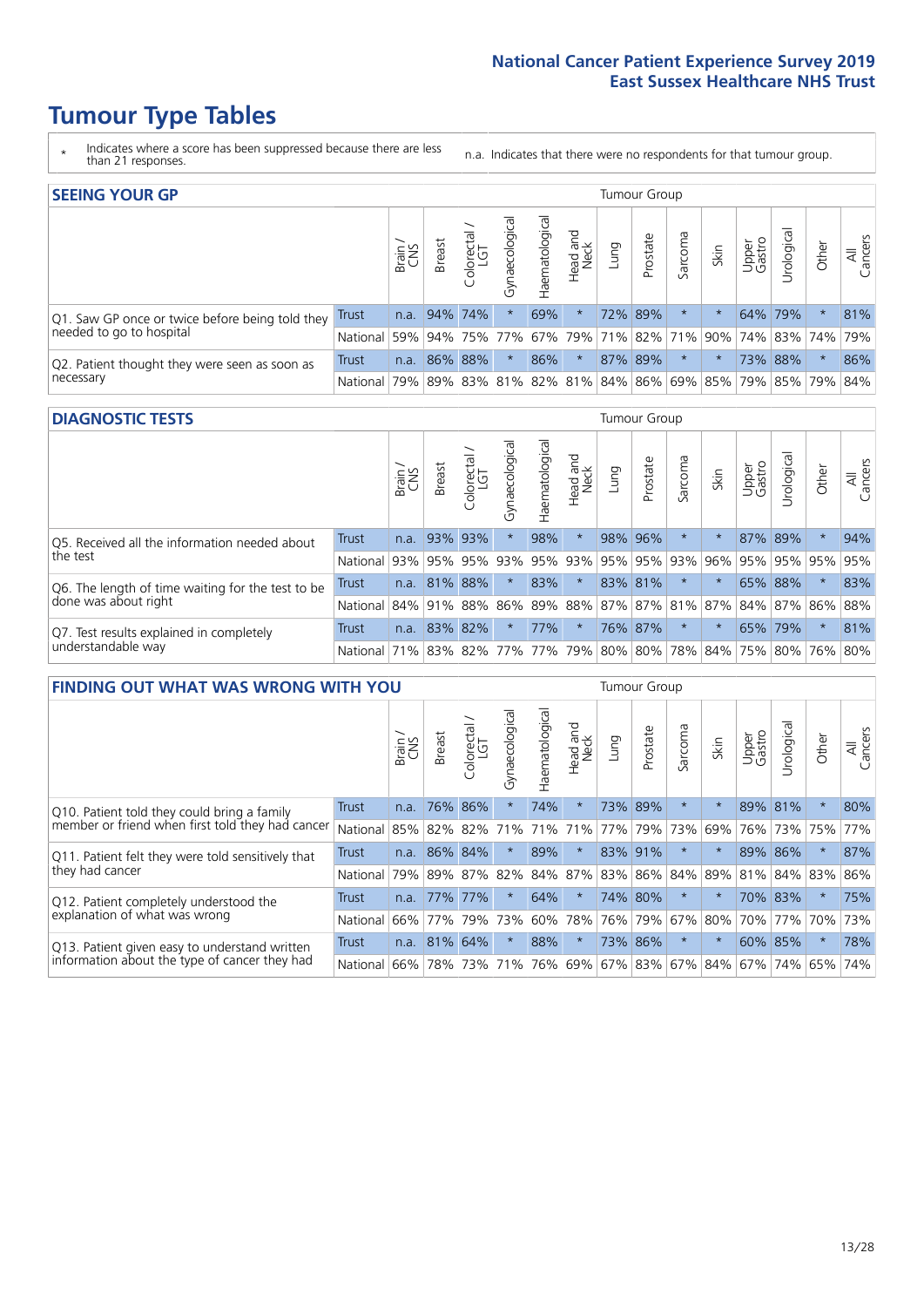\* Indicates where a score has been suppressed because there are less than 21 responses.

n.a. Indicates that there were no respondents for that tumour group.

| <b>DECIDING THE BEST TREATMENT FOR YOU</b>         |              |       |               |                        |                |                   |                        |      | <b>Tumour Group</b> |                                     |         |                 |            |         |                |
|----------------------------------------------------|--------------|-------|---------------|------------------------|----------------|-------------------|------------------------|------|---------------------|-------------------------------------|---------|-----------------|------------|---------|----------------|
|                                                    |              | Brain | <b>Breast</b> | olorectal.<br>LGT<br>Ũ | Gynaecological | ematological<br>Ě | ad and<br>Neck<br>Head | Lung | Prostate            | arcoma<br>ιñ                        | Skin    | Upper<br>Gastro | Jrological | Other   | All<br>Cancers |
| Q14. Patient felt that treatment options were      | <b>Trust</b> | n.a.  | 83%           | 82%                    | $\star$        | 94%               | $\star$                | 83%  | 80%                 | $\star$                             |         | $\star$         | 82%        | $\star$ | 84%            |
| completely explained                               | National     | 85%   | 85%           | 85%                    | 85%            | 82%               | 87%                    |      | 84% 83%             | 83%                                 | 89%     | 81%             | 83%        | 79%     | 83%            |
| Q15. Patient felt possible side effects were       | Trust        | n.a.  | 72%           | 79%                    |                | 74%               | $\star$                |      | 67% 74%             | $\star$                             |         | 68%             | 76%        | $\star$ | 74%            |
| definitely explained in an understandable way      | National     | 69%   | 74%           | 76%                    | 75%            | 69%               | 73%                    |      | 74% 73%             | 73%                                 | 77%     | 72%             | 71%        | 70%     | 73%            |
| Q16. Patient definitely given practical advice and | Trust        | n.a.  | 65%           | 68%                    |                | 78%               | $\ast$                 | 70%  | 66%                 | $\star$                             |         | 64%             | 66%        | $\star$ | 68%            |
| support in dealing with side effects of treatment  | National     | 63%   | 70%           | 70%                    | 69%            | 65%               | 70%                    | 69%  | 65%                 | 66%                                 | 71%     | 66%             | 63%        | 64%     | 67%            |
| Q17. Patient definitely told about side effects    | Trust        | n.a.  |               | 51% 61%                |                | 55%               | $\star$                | 43%  | 69%                 | $\star$                             | $\star$ | 48%             | 56%        | $\ast$  | 55%            |
| that could affect them in the future               | National     | 62%   | 57%           | 59%                    | 56%            | 51%               | 64%                    | 56%  | 66%                 | 54%                                 | 66%     | 53%             | 56%        | 52%     | 57%            |
| Q18. Patient definitely involved as much as they   | Trust        | n.a.  | 77%           | 89%                    | $\star$        | 87%               | $\star$                |      | 80% 76%             | $^\star$                            | $\ast$  | 69%             | 80%        | $\star$ | 80%            |
| wanted in decisions about care and treatment       | National     | 79%   |               |                        |                |                   |                        |      |                     | 81% 83% 81% 80% 81% 81% 84% 81% 87% |         | 79%             | 79%        | 78% 81% |                |

#### **CLINICAL NURSE SPECIALIST (CNS)** Tumour Group

|                                             |          | Brain | Breast  | olorectal<br>LGT<br>U | $\sigma$<br>aecologio<br>Ğ | Haematological  | Head and<br>Neck | <b>Dun</b> | Prostate | Sarcoma                           | Skin    | Upper<br>Gastro | σ<br>Irologica | Other   | All<br>Cancers |
|---------------------------------------------|----------|-------|---------|-----------------------|----------------------------|-----------------|------------------|------------|----------|-----------------------------------|---------|-----------------|----------------|---------|----------------|
| Q19. Patient given the name of a CNS who    | Trust    | n.a.  | 97% 97% |                       |                            | 99%             | $\ast$           |            | 94% 95%  | $^\star$                          |         |                 | 88% 93%        |         | 95%            |
| would support them through their treatment  | National | 95%   | 95%     | 92%                   | 95%                        |                 |                  |            |          | 92%   91%   94%   91%   91%   91% |         | 93%             | 85% 89%        |         | 92%            |
| Q20. Patient found it very or quite easy to | Trust    | n.a.  |         | 72% 68%               |                            | 97%             | $\star$          |            | 76% 73%  | $^\star$                          |         |                 | 81% 75%        | $\ast$  | 76%            |
| contact their CNS                           | National | 86%   | 84%     | 88%                   | 85%                        | 87% 86% 86% 80% |                  |            |          | 86%                               | 90%     | 85%             |                | 83% 83% | 85%            |
| Q21. Patient got understandable answers to  | Trust    | n.a.  | 78%     | 86%                   |                            | 90%             | $\star$          |            | 95% 87%  |                                   | $\star$ | $\star$         | 88%            | $\ast$  | 84%            |
| important questions all or most of the time | National | 82%   | 87%     | 89%                   | 86%                        |                 |                  |            |          | 89% 88% 86% 87% 87% 93%           |         | 86%             |                | 87% 86% | 87%            |

| <b>SUPPORT FOR PEOPLE WITH CANCER</b>                                                             |              |       |               |                        |                |                |                        |         | Tumour Group |              |         |                 |           |         |                |
|---------------------------------------------------------------------------------------------------|--------------|-------|---------------|------------------------|----------------|----------------|------------------------|---------|--------------|--------------|---------|-----------------|-----------|---------|----------------|
|                                                                                                   |              | Brain | <b>Breast</b> | olorectal.<br>LGT<br>Ũ | Gynaecological | Haematological | ad and<br>Neck<br>Head | Lung    | Prostate     | arcoma<br>ιñ | Skin    | Upper<br>Gastro | Jrologica | Other   | All<br>Cancers |
| Q22. Hospital staff gave information about<br>support or self-help groups for people with         | <b>Trust</b> | n.a.  | 85%           | 81%                    | $\star$        | 79%            | $\ast$                 | 85%     | 92%          | $\star$      | $\star$ | $\star$         | 90%       | $\ast$  | 84%            |
| cancer                                                                                            | National     | 92%   | 92%           | 88%                    | 87%            | 86%            | 88%                    |         | 87% 91%      | 86%          | 90%     | 88%             | 81%       | 83%     | 88%            |
| Q23. Hospital staff discussed or gave information<br>about the impact cancer could have on day to | Trust        | n.a.  | 83%           | 88%                    | $\star$        | 83%            | $\star$                | 83%     | 86%          | $\star$      | n.a.    | $\star$         | 84%       | $\star$ | 82%            |
| day activities                                                                                    | National     | 84%   | 86%           | 85%                    | 82%            | 84%            | 84%                    | 83%     | 88%          | 81%          | 86%     | 83%             | 78%       | 79%     | 84%            |
| Q24. Hospital staff gave information on getting                                                   | Trust        | n.a.  | 56%           | 49%                    | $\star$        | 57%            | $\star$                | 68%     | $\star$      | $\star$      | n.a.    | $\star$         | $\star$   | $\star$ | 57%            |
| financial help or possible benefits                                                               | National     | 78%   |               | 68% 61%                | 66%            | 61%            | 67%                    | 72%     | 55%          | 64%          | 60%     | 64%             | 47%       | 59%     | 63%            |
| Q25. Hospital staff told patient they could get                                                   | Trust        | n.a.  | 76%           | 90%                    | $\star$        | 89%            | $\star$                | $\star$ | $\star$      | $\star$      | n.a.    | $\star$         | $\star$   | $\ast$  | 81%            |
| free prescriptions                                                                                | National I   | 82%   | 81% 83%       |                        | 79%            |                | 87% 84% 86% 80%        |         |              | 78%          | 71%     | 84%             | 73%       | 81%     | 82%            |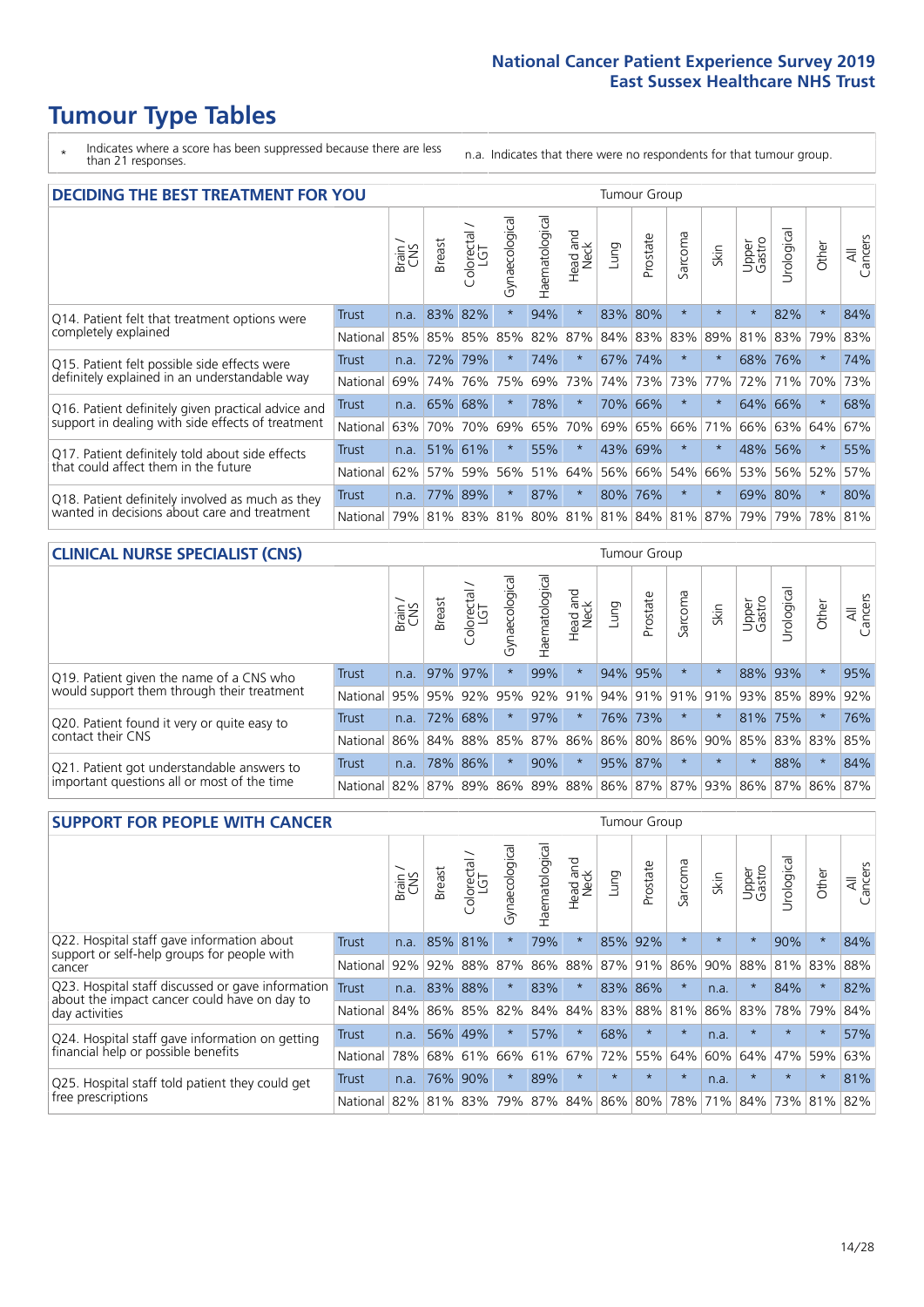- \* Indicates where a score has been suppressed because there are less than 21 responses.
- n.a. Indicates that there were no respondents for that tumour group.

| <b>OPERATIONS</b><br>Tumour Group                                                           |              |       |               |                   |                |                |                  |         |          |         |                                     |                 |            |         |                |
|---------------------------------------------------------------------------------------------|--------------|-------|---------------|-------------------|----------------|----------------|------------------|---------|----------|---------|-------------------------------------|-----------------|------------|---------|----------------|
|                                                                                             |              | Brain | <b>Breast</b> | Colorectal<br>LGT | Gynaecological | Haematological | Head and<br>Neck | Lung    | Prostate | Sarcoma | Skin                                | Upper<br>Gastro | Urological | Other   | All<br>Cancers |
| Q27. Beforehand, patient had all the information<br>needed about the operation              | <b>Trust</b> | n.a.  | 95% 95%       |                   | $\star$        | $\star$        | $\star$          | $\star$ | 97%      |         | $\star$                             | $\star$         | 93%        | $\star$ | 95%            |
|                                                                                             | National     | 96%   | 97%           | 96%               | 96%            |                |                  |         |          |         | 94% 96% 95% 97% 95% 96% 96% 95% 95% |                 |            |         | 96%            |
| Q28. Afterwards, staff completely explained how<br>operation had gone in understandable way | <b>Trust</b> | n.a.  | 73% 71%       |                   | $\star$        | $\star$        | $\star$          | $\star$ | 73%      | $\star$ | $\star$                             | $\star$         | 75%        | $\star$ | 74%            |
|                                                                                             | National     | 76%   |               | 79% 83%           |                | 79% 78% 79%    |                  |         | 79% 78%  |         | 80% 82% 79% 76% 77%                 |                 |            |         | 79%            |

#### **HOSPITAL CARE AS AN INPATIENT** Tumour Group

|                                                                                                   |              | Brain | Breast   | $\overline{\phantom{0}}$<br>Colorectal /<br>LGT | Gynaecological | Haematological              | Head and<br>Neck | Lung    | Prostate | Sarcoma | Skin | Upper<br>Gastro | Urological  | Other   | All<br>Cancers |
|---------------------------------------------------------------------------------------------------|--------------|-------|----------|-------------------------------------------------|----------------|-----------------------------|------------------|---------|----------|---------|------|-----------------|-------------|---------|----------------|
| Q30. Hospital staff didn't talk in front of patient                                               | <b>Trust</b> | n.a.  | 91%      | 74%                                             | $\star$        | 88%                         | $\star$          | $\star$ | 88%      | n.a.    | n.a. | $\star$         | 90%         | $\star$ | 86%            |
| as if patient wasn't there                                                                        | National     | 81%   | 86%      | 81%                                             | 83%            | 84%                         | 83%              | 81%     | 88%      | 86%     | 86%  | 81%             | 83%         | 82%     | 84%            |
| 031. Patient had confidence and trust in all<br>doctors treating them                             | Trust        | n.a.  | 74% 76%  |                                                 | $\star$        | 97%                         | $\star$          | $\star$ | 75%      | n.a.    | n.a. |                 | 84%         | $\star$ | 82%            |
|                                                                                                   | National     | 82%   | 83%      | 85%                                             | 83%            |                             | 82% 87% 83%      |         | 89%      | 86%     | 85%  | 81%             | 85%         | 80%     | 84%            |
| Q32. Patient's family or someone close definitely                                                 | <b>Trust</b> | n.a.  | 66%      | 73%                                             |                | 83%                         | $\star$          | $\star$ | 64%      | n.a.    | n.a. |                 | 73%         | $\star$ | 70%            |
| felt able to talk to a doctor                                                                     | National     | 67%   | 72%      | 73%                                             | 72%            | 74%                         | 75% 74%          |         | 72%      | 71%     | 74%  | 73%             | 71%         | 69%     | 72%            |
| Q33. Patient had confidence and trust in all the                                                  | <b>Trust</b> | n.a.  | 74%      | 72%                                             | $\star$        | 91%                         | $\star$          | $\star$ | 71%      | n.a.    | n.a. | $\star$         | 79%         | $\star$ | 76%            |
| ward nurses treating them                                                                         | National     | 72%   | 73%      | 72%                                             | 71%            |                             | 77% 75% 77%      |         | 79%      | 74%     | 75%  | 73%             | 77%         | 69%     | 74%            |
| Q34. Patient thought there were always or nearly<br>always enough nurses on duty to care for them | <b>Trust</b> | n.a.  | 67%      | 64%                                             | $\star$        | 84%                         | $\star$          | $\star$ | 80%      | n.a.    | n.a. | $\star$         | 76%         | $\star$ | 73%            |
|                                                                                                   | National     | 68%   | 64%      | 62%                                             | 63%            | 63%                         | 65% 68%          |         | 72%      | 65%     | 70%  | 65%             | 66%         | 60%     | 64%            |
| Q35. All hospital staff asked patient what name                                                   | <b>Trust</b> | n.a.  | 62% 81%  |                                                 | $\star$        | 82%                         | $\star$          | $\star$ | 89%      | n.a.    | n.a. | $\star$         | 84%         | $\star$ | 78%            |
| they prefer to be called by                                                                       | National     | 68%   | 62%      | 74%                                             | 65%            | 72%                         | 71% 76%          |         | 72%      | 74%     | 70%  | 78%             | 76%         | 69%     | 71%            |
| Q36. Patient always given enough privacy when                                                     | <b>Trust</b> | n.a.  | 81% 83%  |                                                 |                | 94%                         | $\star$          | $\star$ | 94%      | n.a.    | n.a. |                 | 88%         | $\star$ | 87%            |
| discussing condition or treatment                                                                 | National     | 78%   |          | 84% 85%                                         | 81%            |                             | 86% 87% 84%      |         | 88%      | 84%     | 84%  | 84%             | 85%         | 82%     | 85%            |
| Q37. Patient definitely found hospital staff to                                                   | <b>Trust</b> | n.a.  | 55%      | 45%                                             | $\star$        | $\star$                     | $\star$          | $\star$ | $\star$  | n.a.    | n.a. |                 | 48%         | $\star$ | 53%            |
| discuss worries or fears during their inpatient visit                                             | National     | 45%   | 51%      | 55%                                             | 51%            | 56%                         | 52%              | 49%     | 53%      | 54%     | 51%  | 53%             | 49%         | 46%     | 52%            |
| Q38. Hospital staff definitely did everything they                                                | <b>Trust</b> |       | n.a. 92% | 92%                                             | $\star$        | 92%                         | $\star$          | $\star$ | 82%      | n.a.    | n.a. | $\star$         | 78%         | $\star$ | 87%            |
| could to help control pain                                                                        | National     | 85%   | 83%      | 84%                                             | 82%            |                             | 82% 80% 84%      |         | 85%      | 83%     | 85%  | 82%             | 81%         | 82%     | 83%            |
| Q39. Patient always felt they were treated with                                                   | <b>Trust</b> | n.a.  | 90% 83%  |                                                 | $\star$        | 94%                         | $\star$          | $\star$ | 92%      | n.a.    | n.a. | $\star$         | 90%         | $\star$ | 89%            |
| respect and dignity while in hospital                                                             | National     | 85%   | 87%      | 87%                                             | 85%            | 89%                         | 87%              | 88%     | 91%      | 89%     | 89%  | 88%             | 90%         | 86%     | 88%            |
| Q40. Patient given clear written information<br>about what should or should not do after leaving  | Trust        | n.a.  | 90%      | 94%                                             |                | 82%                         | $\star$          | $\star$ | 94%      | n.a.    | n.a. |                 | 93%         | $\star$ | 90%            |
| hospital                                                                                          | National     | 80%   |          | 89% 86%                                         | 86%            | 83%                         | 87% 82%          |         | 91%      | 85%     | 90%  | 82%             | 87%         | 83%     | 86%            |
| Q41. Hospital staff told patient who to contact<br>if worried about condition or treatment after  | <b>Trust</b> | n.a.  |          | 96% 100%                                        | $\star$        | 97%                         | $\star$          | $\star$ | 97%      | n.a.    | n.a. | $\star$         | 96%         | $\star$ | 97%            |
| leaving hospital                                                                                  | National     |       |          |                                                 |                | 94% 95% 95% 93% 96% 93% 92% |                  |         |          | 96% 94% |      |                 | 95% 92% 92% | 93%     | 94%            |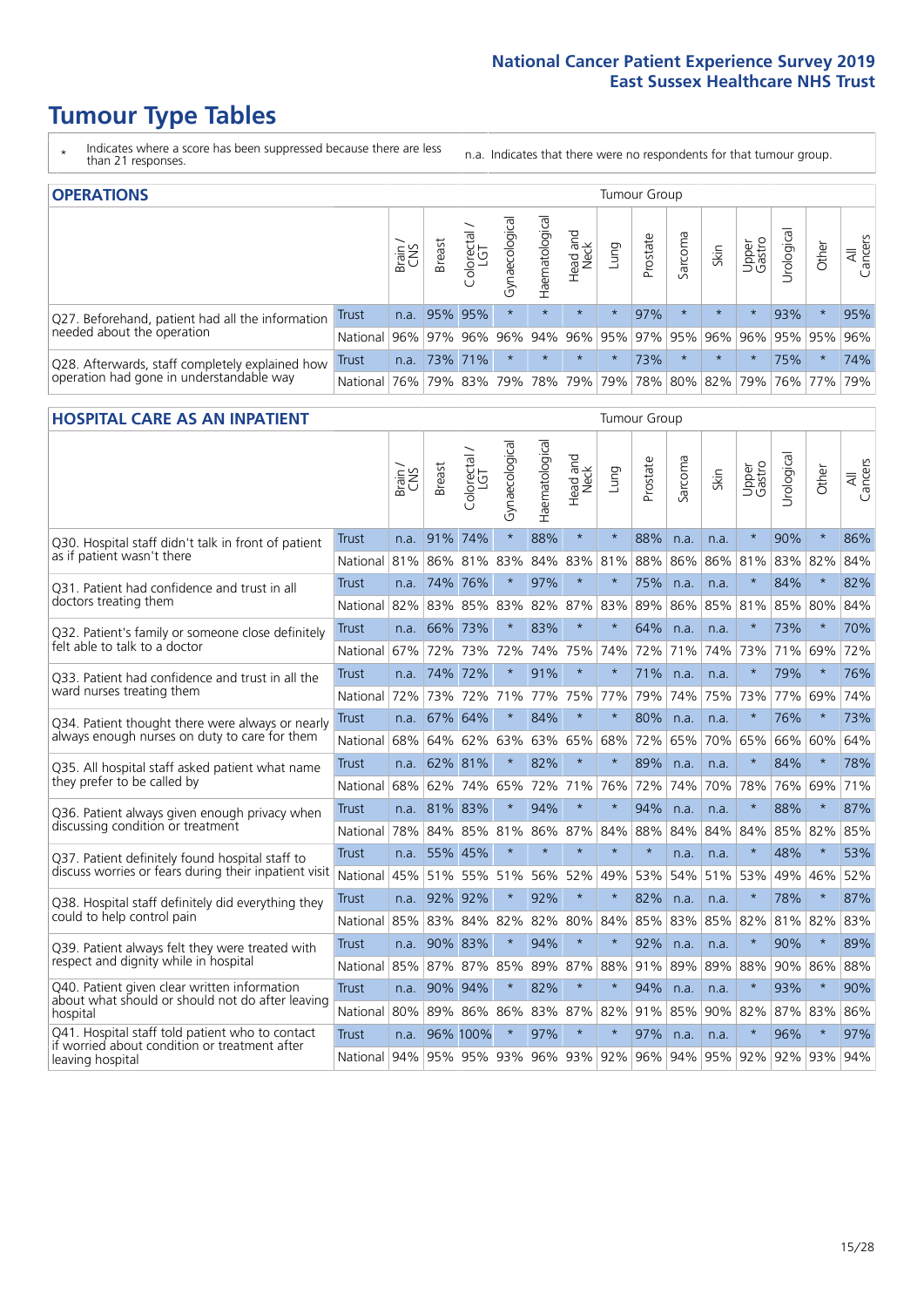- \* Indicates where a score has been suppressed because there are less than 21 responses.
- n.a. Indicates that there were no respondents for that tumour group.

| <b>HOSPITAL CARE AS A DAY PATIENT / OUTPATIENT</b>                                                                       |              |       |               |                                 |                |                |                         |         |          | <b>Tumour Group</b> |      |                 |            |         |                |  |  |  |  |
|--------------------------------------------------------------------------------------------------------------------------|--------------|-------|---------------|---------------------------------|----------------|----------------|-------------------------|---------|----------|---------------------|------|-----------------|------------|---------|----------------|--|--|--|--|
|                                                                                                                          |              | Brain | <b>Breast</b> | ╮<br>olorectal<br>LGT<br>$\cup$ | Gynaecological | Haematological | ead and<br>Neck<br>Head | Lung    | Prostate | Sarcoma             | Skin | Upper<br>Gastro | Urological | Other   | All<br>Cancers |  |  |  |  |
| Q43. Patient definitely found hospital staff to<br>discuss worries or fears during their outpatient or<br>day case visit | Trust        | n.a.  | 73%           | 68%                             | $\star$        | 84%            | $\star$                 | 71%     | 70%      | $\star$             |      | 78%             | 69%        | $\star$ | 74%            |  |  |  |  |
|                                                                                                                          | National     | 66%   | 68%           | 73%                             | 70%            | 73%            | 72%                     | 70%     | 74%      | 72%                 | 72%  | 71%             | 67%        | 68%     | 71%            |  |  |  |  |
| Q44. Cancer doctor had the right documents at<br>patient's last outpatient appointment                                   | Trust        | n.a.  | 90%           | 98%                             |                | 95%            | $\star$                 | 87%     | 94%      | $\ast$              |      | 92%             | 95%        | $\star$ | 93%            |  |  |  |  |
|                                                                                                                          | National     | 94%   | 96%           | 96%                             | 96%            | 97%            | 96%                     | 96%     | 96%      | 96%                 | 96%  | 94%             | 96%        | 95%     | 96%            |  |  |  |  |
| Q46. Beforehand patient completely had                                                                                   | Trust        | n.a.  | 90%           | $\star$                         | $\star$        | $\star$        | $\star$                 | $\star$ | $\star$  | n.a.                | n.a. | $\star$         | $\star$    | $\star$ | 89%            |  |  |  |  |
| all information needed about radiotherapy<br>treatment                                                                   | National     | 91%   | 88%           | 83%                             | 88%            | 84%            | 86%                     | 86%     | 88%      | 88%                 | 84%  | 86%             | 83%        | 84%     | 86%            |  |  |  |  |
| Q47. Patient completely given understandable                                                                             | Trust        | n.a.  | 57%           | $\star$                         |                |                | $\star$                 | $\star$ | $\star$  | n.a.                | n.a. | $\star$         | $\star$    | $\ast$  | 60%            |  |  |  |  |
| information about whether radiotherapy was<br>working                                                                    | National     | 56%   | 60%           | 57%                             | 61%            | 62%            | 63%                     | 59%     | 60%      | 67%                 | 57%  | 52%             | 59%        | 59%     | 60%            |  |  |  |  |
| Q49. Beforehand patient completely had all                                                                               | <b>Trust</b> | n.a.  | 86%           | 93%                             | $\star$        | 87%            | $\star$                 | 91%     | $\star$  | $\star$             | n.a. |                 | 75% 96%    | $\star$ | 88%            |  |  |  |  |
| information needed about chemotherapy<br>treatment                                                                       | National     | 80%   | 82%           | 86%                             | 87%            | 85%            | 79%                     | 84%     | 86%      | 86%                 | 90%  | 84%             | 85%        | 85%     | 84%            |  |  |  |  |
| Q50. Patient given enough information about<br>whether chemotherapy was working in a<br>completely understandable way    | Trust        | n.a.  | 61%           | 82%                             | $^\star$       | 82%            | $\star$                 | 69%     | $\star$  | $\star$             | n.a. | 59%             | $\star$    | $\star$ | 70%            |  |  |  |  |
|                                                                                                                          | National     | 54%   |               | 62% 64%                         | 68%            | 75%            |                         | 57% 67% | 66%      | 71%                 | 79%  | 61%             | 68%        | 69%     | 68%            |  |  |  |  |

#### **HOME CARE AND SUPPORT** Tumour Group

|                                                                                                                   |              | Brain | <b>Breast</b> | Colorectal<br>LGT | $\overline{\sigma}$<br>Gynaecologic | Haematological | Head and<br>Neck | <b>Lung</b>             | Prostate | Sarcoma | Skin        | Upper<br>Gastro | Urological  | Other   | All<br>Cancers |
|-------------------------------------------------------------------------------------------------------------------|--------------|-------|---------------|-------------------|-------------------------------------|----------------|------------------|-------------------------|----------|---------|-------------|-----------------|-------------|---------|----------------|
| Q51. Hospital staff definitely gave family or<br>someone close all the information needed to<br>help care at home | <b>Trust</b> | n.a.  | 43%           | 56%               | $\star$                             | 61%            | $\star$          | 45%                     | 60%      |         | $\star$     | 46%             | 56%         | $\star$ | 51%            |
|                                                                                                                   | National     | 58%   |               | 58% 63%           | 57%                                 |                |                  | 62% 67% 59% 61% 62% 65% |          |         |             | 60%             | 59%         | 55%     | 60%            |
| Q52. Patient definitely given enough support                                                                      | Trust        | n.a.  | 42% 57%       |                   | $\star$                             | 39%            | $\star$          | 41% 61%                 |          |         | $\star$     | $\star$         | $\star$     | $\star$ | 46%            |
| from health or social services during treatment                                                                   | National     | 42%   | 52%           | 60%               |                                     | 45% 51%        |                  | 59% 50%                 |          |         | 48% 53% 57% |                 | 54% 48% 51% |         | 52%            |
| Q53. Patient definitely given enough support<br>from health or social services after treatment                    | Trust        | n.a.  |               | 18% 63%           | $\star$                             | $\star$        | $\star$          | $\star$                 | $\star$  | $\star$ | $\star$     | $\star$         | $\star$     | $\star$ | 41%            |
|                                                                                                                   | National     | 39%   | 41% 53%       |                   | 39%                                 | $ 43\% $       | 56%              | 40%                     | 46%      |         | 48% 59%     | 47%             | 44%         | 44%     | 45%            |

| <b>CARE FROM YOUR GENERAL PRACTICE</b>                                                                     | Tumour Group |       |               |                        |               |                    |                  |      |                                     |         |      |                 |               |         |                |
|------------------------------------------------------------------------------------------------------------|--------------|-------|---------------|------------------------|---------------|--------------------|------------------|------|-------------------------------------|---------|------|-----------------|---------------|---------|----------------|
|                                                                                                            |              | Brain | <b>Breast</b> | ー<br>Colorectal<br>LGT | Gynaecologica | ᠊ᢛ<br>Haematologic | Head and<br>Neck | Lung | Prostate                            | Sarcoma | Skin | Upper<br>Gastro | Φ<br>Urologic | Other   | All<br>Cancers |
| Q54. GP given enough information about                                                                     | Trust        | n.a.  |               | 99% 100%               |               | 99%                | $\star$          |      | 98% 100%                            |         |      | 100% 97%        |               | $\ast$  | 98%            |
| patient's condition and treatment                                                                          | National 91% |       |               | 96% 95%                | 95%           |                    |                  |      | 96% 94% 94% 96% 94% 96%             |         |      | 93% 95% 94%     |               |         | 95%            |
| Q55. General practice staff definitely did<br>everything they could to support patient during<br>treatment | Trust        | n.a.  |               | 64% 57%                |               | 74%                | $\star$          |      | 76% 61%                             |         |      |                 | 48% 51%       | $\star$ | 63%            |
|                                                                                                            | National 55% |       |               | 58% 59%                | 56%           |                    |                  |      | 56% 59% 56% 64% 56% 65% 59% 59% 55% |         |      |                 |               |         | 58%            |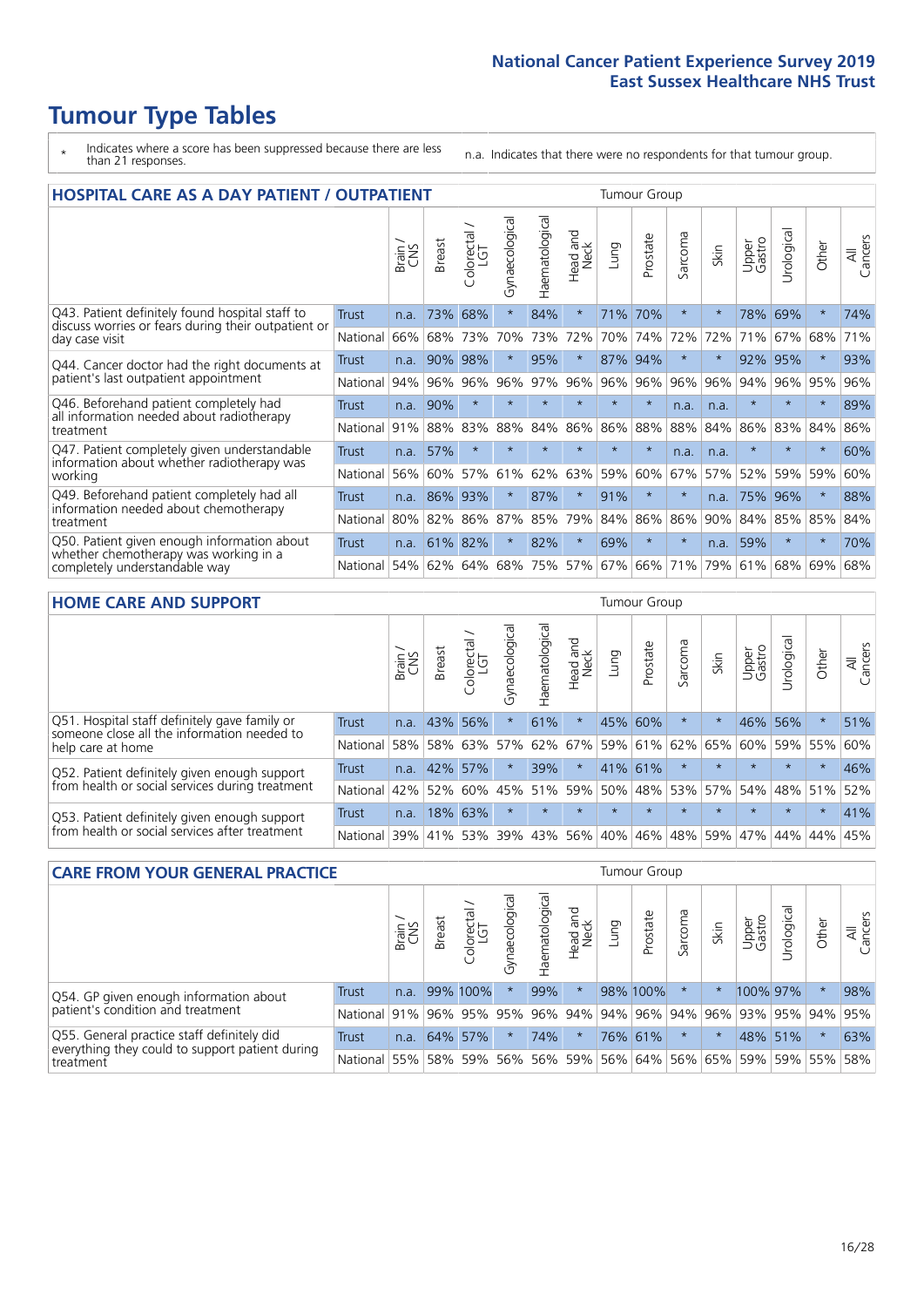- \* Indicates where a score has been suppressed because there are less than 21 responses.
- n.a. Indicates that there were no respondents for that tumour group.

#### **YOUR OVERALL NHS CARE** THE TWO CONTROLLER THE THE THROUP CHANGE THE TUMOUR GROUP

|                                                                                                                  |              | Brain | <b>Breast</b> | Colorectal<br>LGT | Gynaecological | Haematological | aad and<br>Neck<br>Head | Lung    | Prostate | arcoma<br>$\sqrt{ }$ | Skin     | Upper<br>Gastro | $\overline{c}$<br>Urologic | Other    | All<br>Cancers |
|------------------------------------------------------------------------------------------------------------------|--------------|-------|---------------|-------------------|----------------|----------------|-------------------------|---------|----------|----------------------|----------|-----------------|----------------------------|----------|----------------|
| Q56. Different people treating and caring for<br>patient always work well together to give best<br>possible care | Trust        | n.a.  | 64%           | 74%               | $\star$        | 86%            | $^\star$                | 76%     | 67%      | $\star$              | $\star$  | 57%             | 82%                        | $^\star$ | 71%            |
|                                                                                                                  | National     | 60%   |               | 73% 73%           | 69%            | 75%            | 73%                     |         | 73% 75%  | 70%                  | 79%      | 69%             | 74%                        | 68%      | 73%            |
| Q57. Patient given a care plan                                                                                   | <b>Trust</b> | n.a.  | 29%           | 26%               |                | 42%            | $\star$                 | 36% 53% |          | $\star$              | $\ast$   | 29% 33%         |                            | $\ast$   | 33%            |
|                                                                                                                  | National     | 36%   | 41%           | 40%               | 34%            | 36%            | 39%                     | $36\%$  | 40%      | 34%                  | 44%      | 36%             | 33%                        | 31%      | 38%            |
| Q58. Overall the administration of care was good                                                                 | Trust        | n.a.  | 85%           | 90%               |                | 96%            | $\star$                 | 87%     | 89%      |                      | $\star$  | 71% 86%         |                            |          | 86%            |
| or very good                                                                                                     | National     | 85%   |               | 90% 88%           | 87%            | 91%            | 90%                     |         | 90% 88%  | 88%                  | 90%      | 86%             | 85%                        | 87%      | 89%            |
| Q59. Patient felt length of time for attending<br>clinics and appointments for cancer was about                  | <b>Trust</b> | n.a.  | 59%           | 63%               |                | 51%            | $\star$                 | 67% 75% |          | $\star$              | $\star$  | 37%             | 78%                        | $\ast$   | 64%            |
| right                                                                                                            | National     | 58%   | 68%           | 73%               | 66%            | 66%            | 71%                     | 71%     | 76%      | 68%                  | 73%      | 66%             | 75%                        | 64%      | 69%            |
| Q60. Someone discussed with patient whether                                                                      | Trust        | n.a.  | 22%           | 18%               |                | 6%             | $\star$                 | 17%     | 20%      | $\star$              | $^\star$ | 11%             | 9%                         | $\star$  | 17%            |
| they would like to take part in cancer research                                                                  | National     | 42%   | 30%           | 32%               | 31%            | 33%            | 21%                     | 34%     | 31%      | 36%                  | 20%      | 36%             | 21%                        | 32%      | 30%            |
| Q61. Patient's average rating of care scored from                                                                | Trust        | n.a.  | 8.7           | 8.9               | $\star$        | 8.9            | $\star$                 | 8.7     | 8.6      | $\star$              | $\ast$   | 8.3             | 8.8                        | $\ast$   | 8.7            |
| very poor to very good                                                                                           | National     | 8.6   | 8.9           | 8.8               | 8.7            | 8.9            | 8.8                     | 8.8     | 8.8      | 8.8                  | 8.9      | 8.7             | 8.7                        | 8.7      | 8.8            |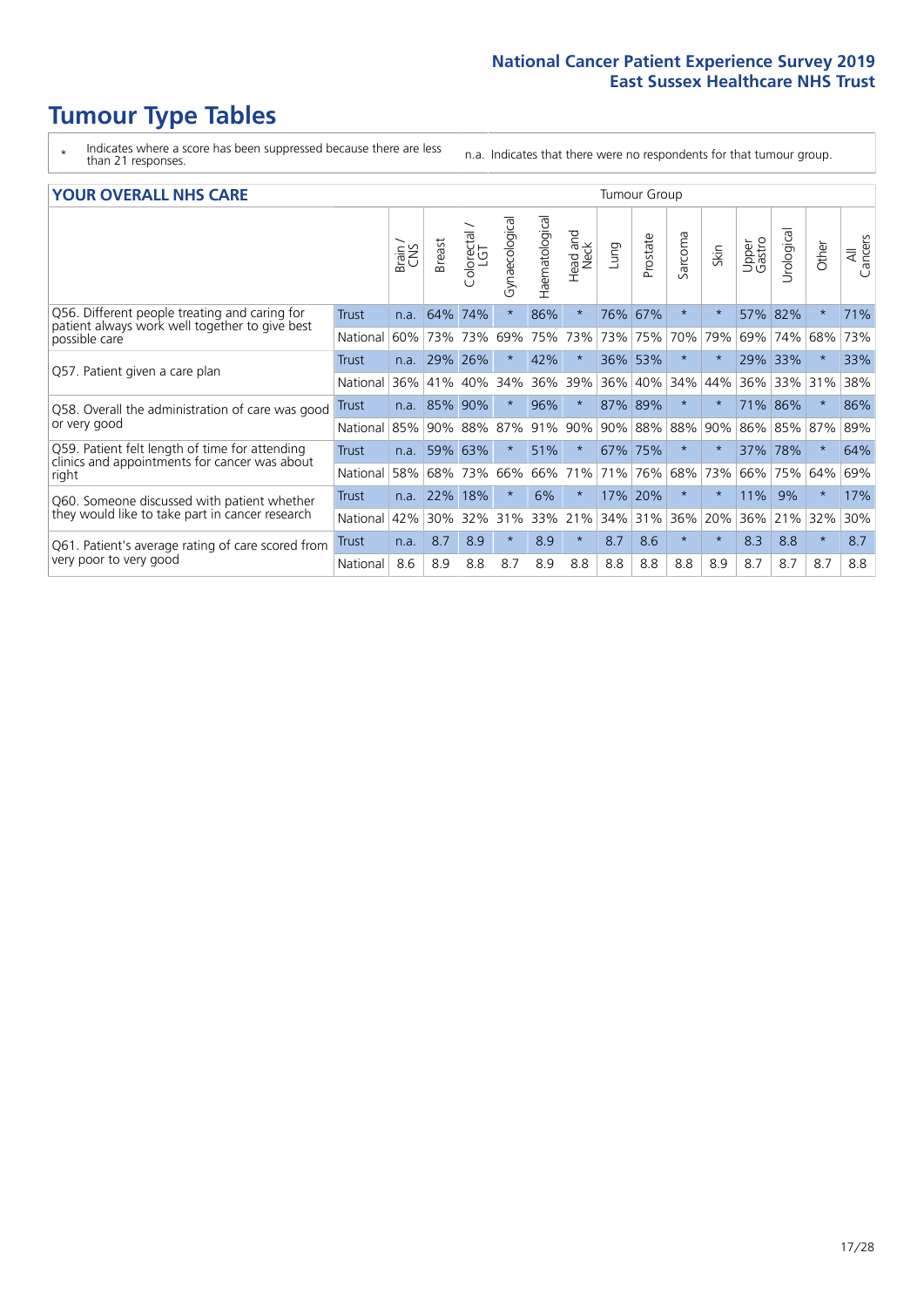### **Year on Year Charts**





### **DIAGNOSTIC TESTS**





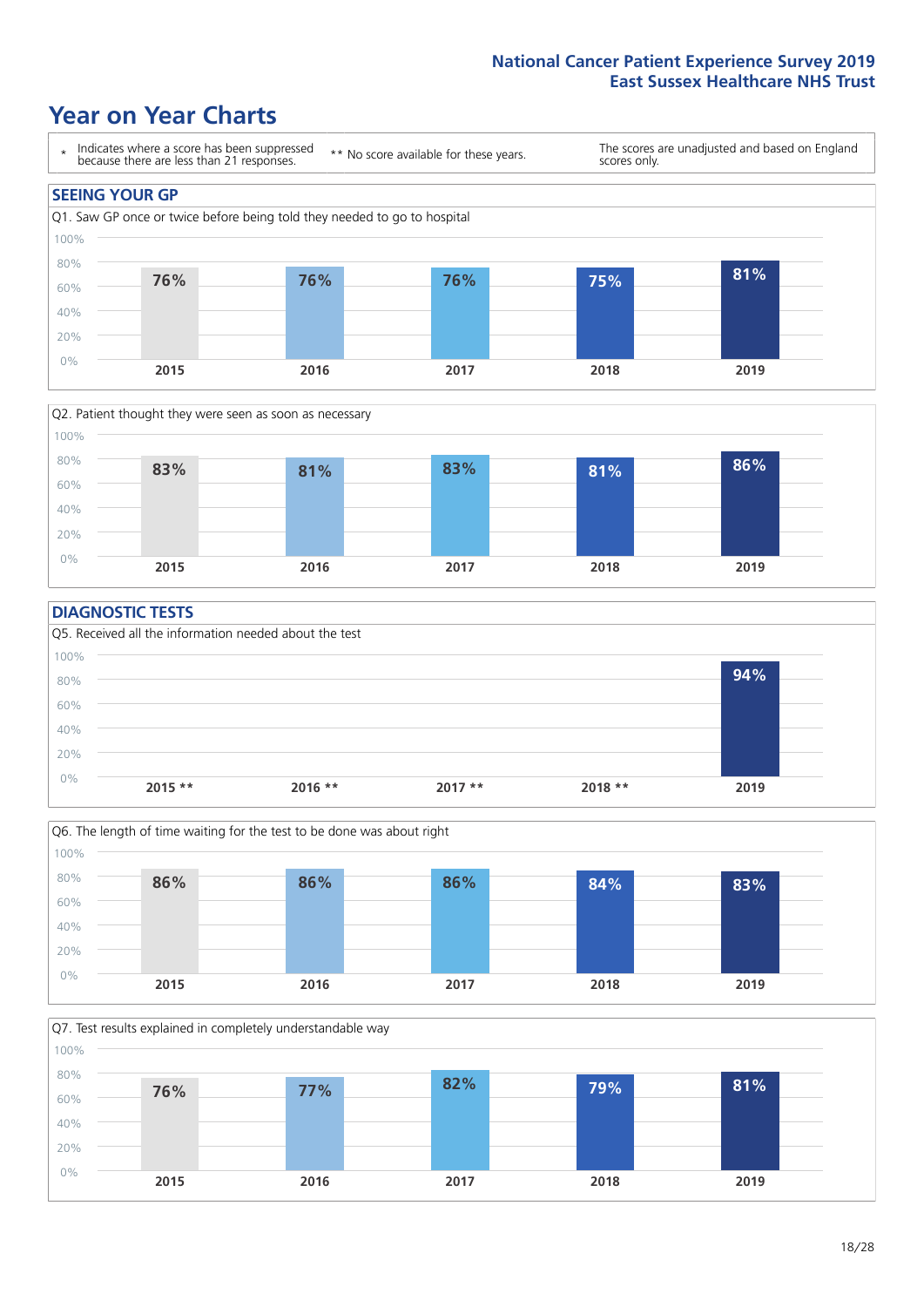### **Year on Year Charts**









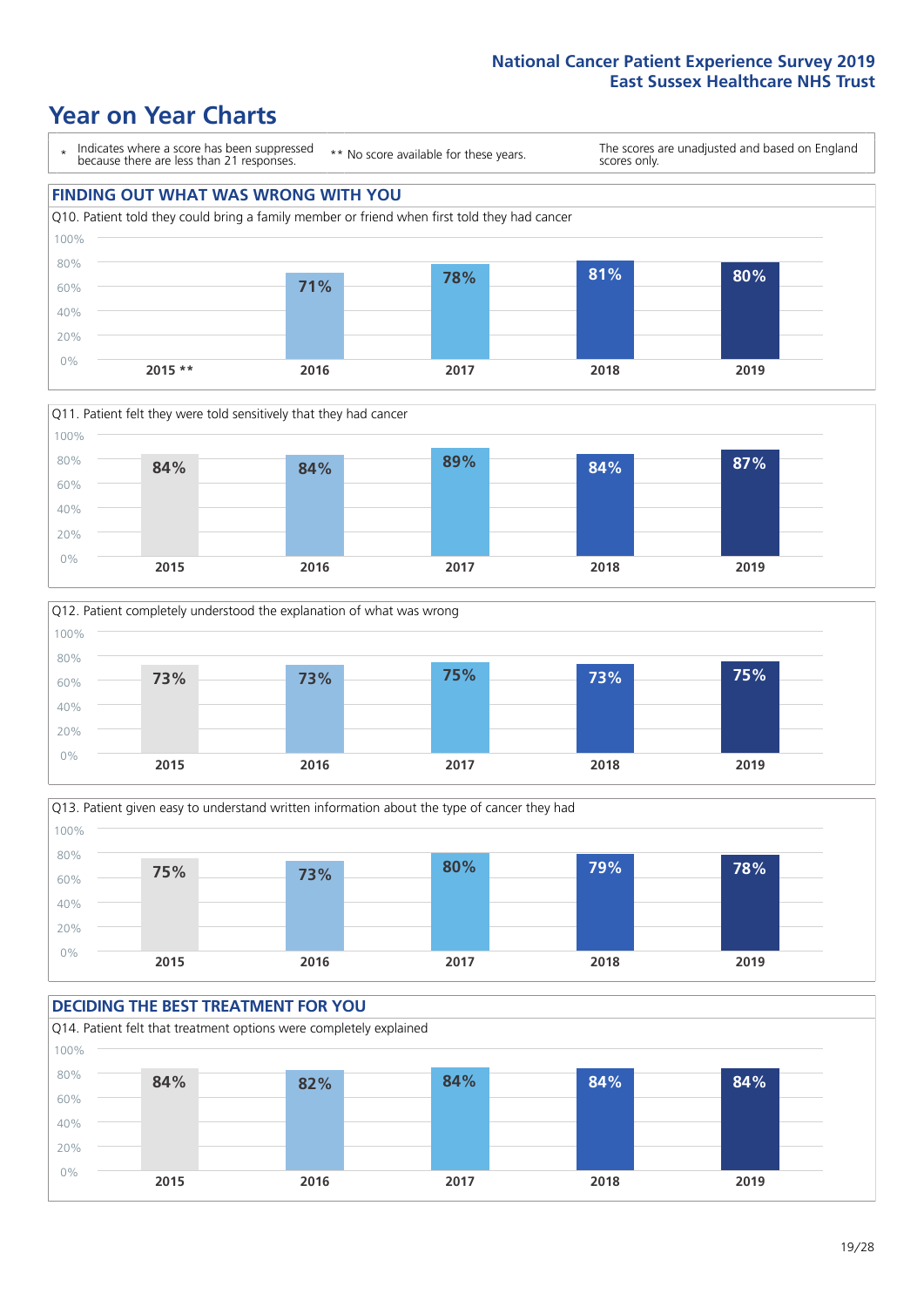### **Year on Year Charts**







Q18. Patient definitely involved as much as they wanted in decisions about care and treatment  $0%$ 20% 40% 60% 80% 100% **2015 \*\* 2016 \*\* 2017 \*\* 2018 \*\* 2019 80%**

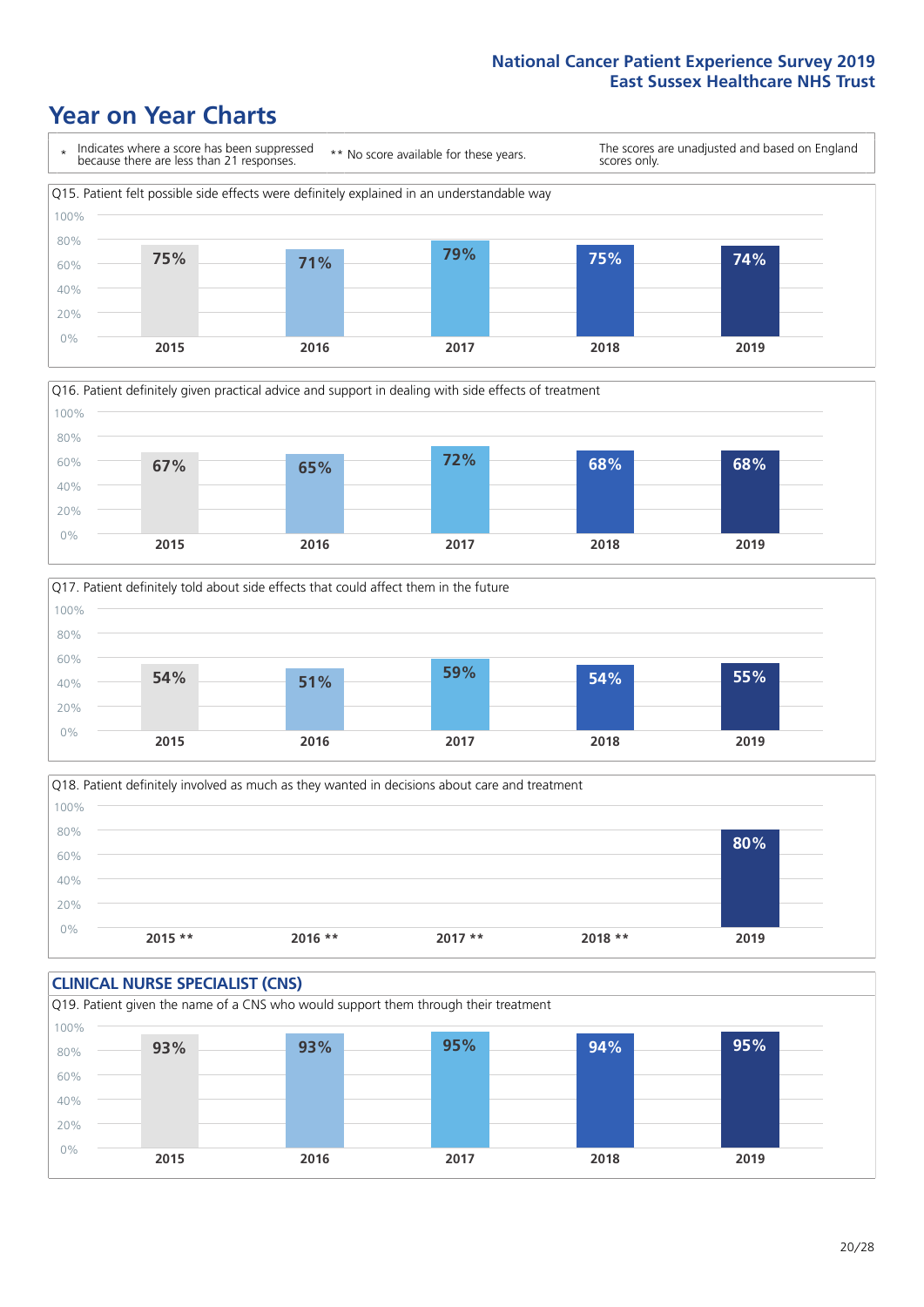### **Year on Year Charts**











 $21 / 28$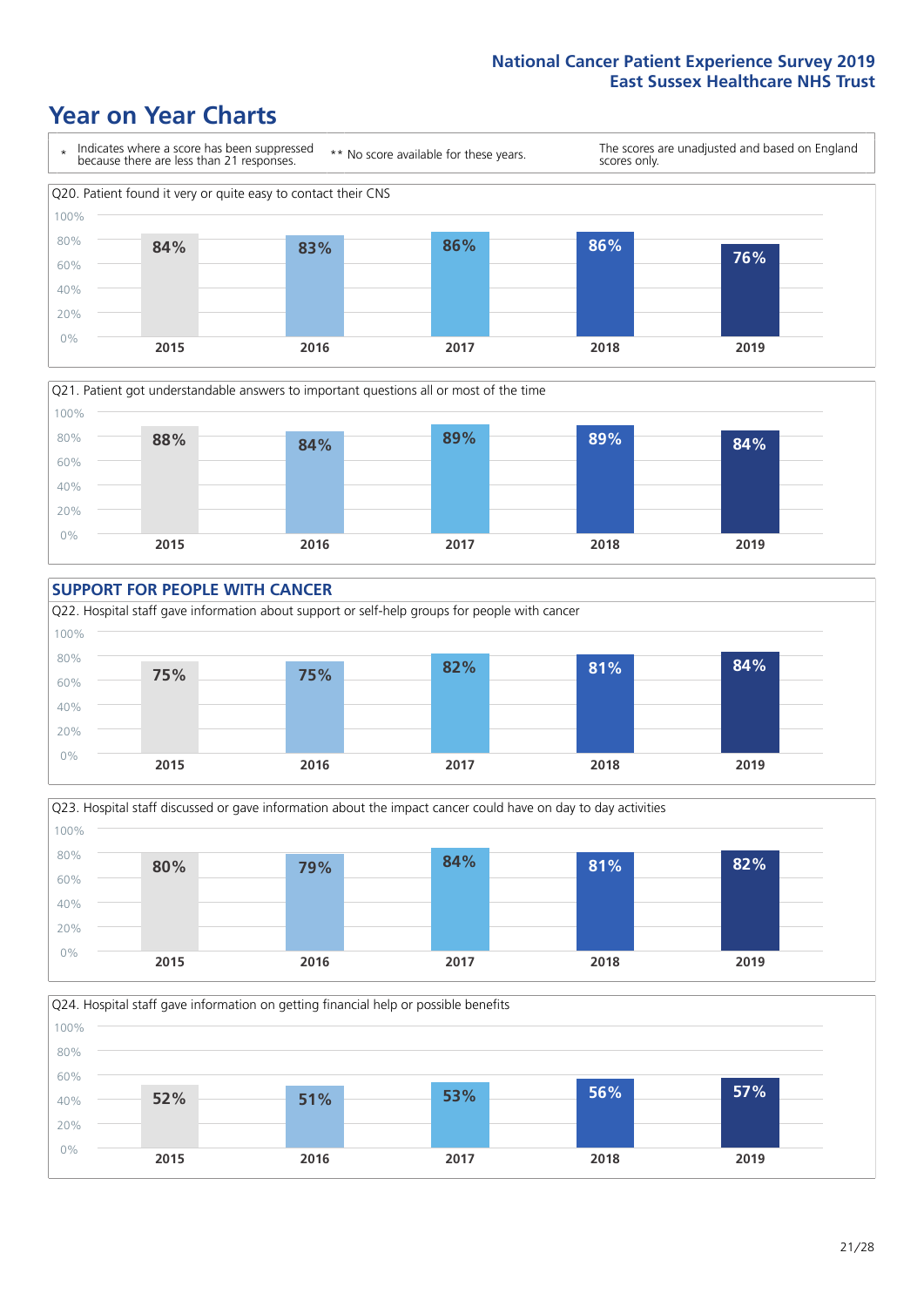### **Year on Year Charts**



#### **OPERATIONS**





### **HOSPITAL CARE AS AN INPATIENT** Q30. Hospital staff didn't talk in front of patient as if patient wasn't there 0% 20% 40% 60% 80% 100% **2015 \*\* 2016 \*\* 2017 \*\* 2018 \*\* 2019 86%**

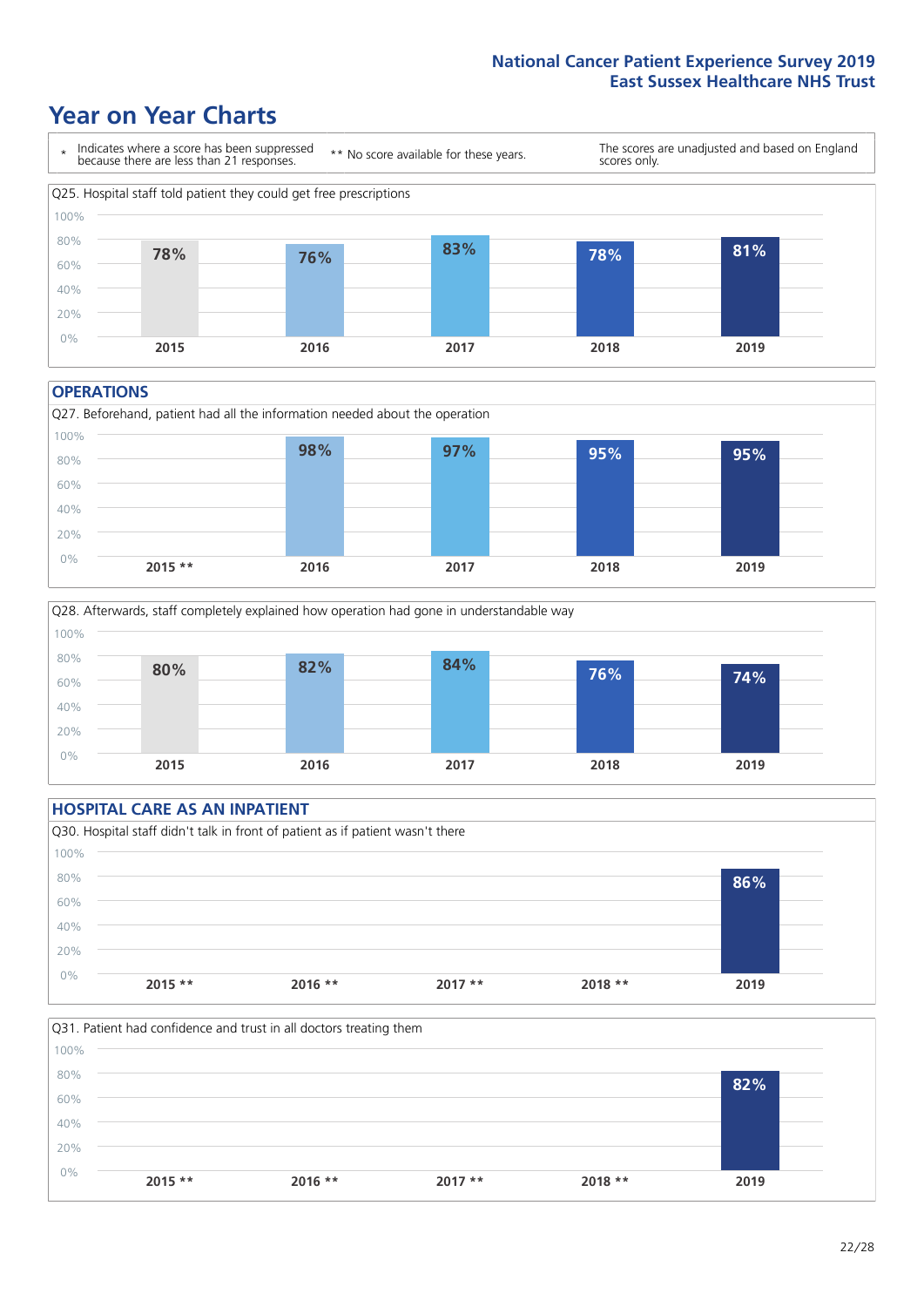### **Year on Year Charts**









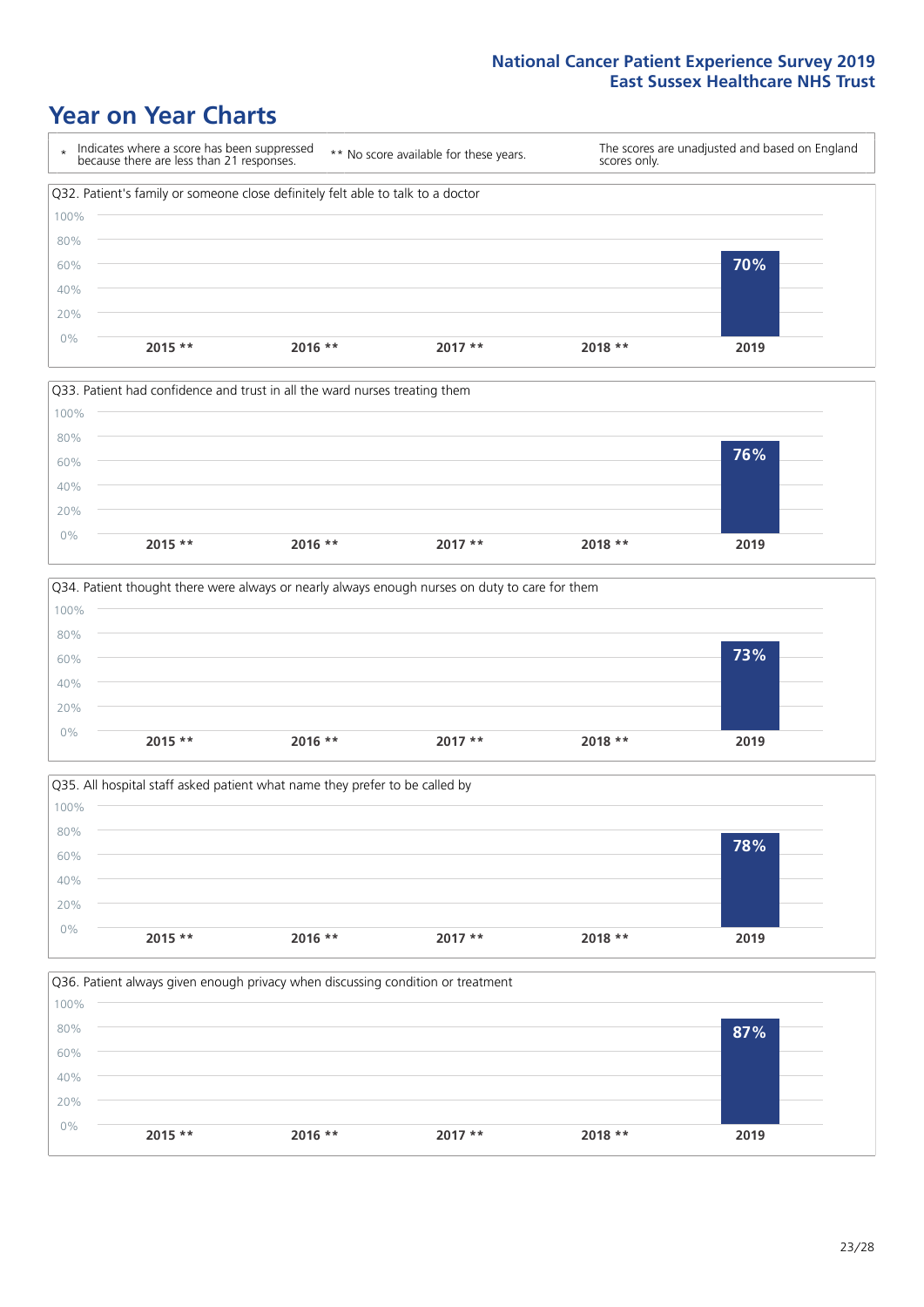### **Year on Year Charts**









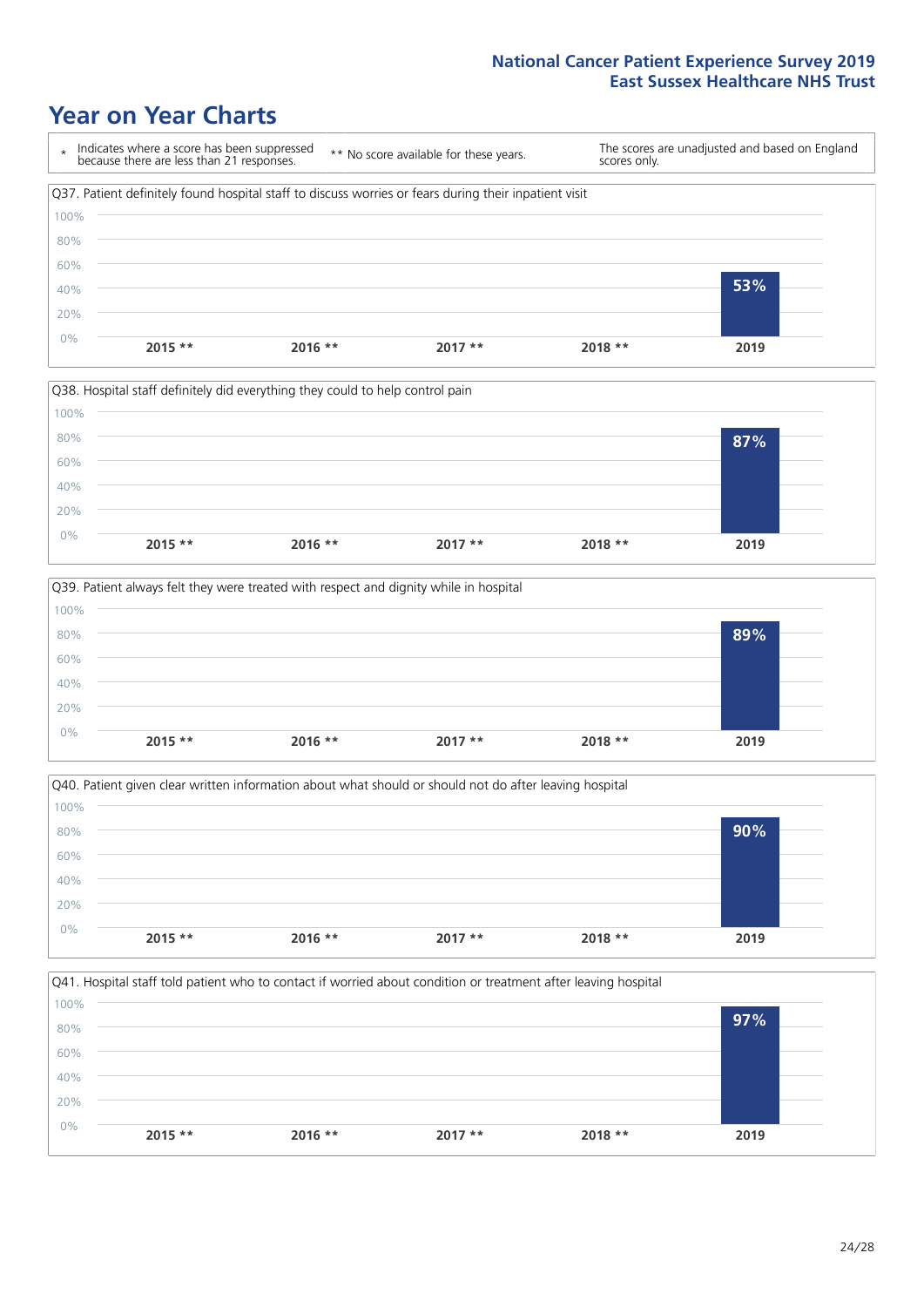### **Year on Year Charts**

\* Indicates where a score has been suppressed because there are less than 21 responses.

\*\* No score available for these years.

The scores are unadjusted and based on England scores only.

#### **HOSPITAL CARE AS A DAY PATIENT / OUTPATIENT**









Q49. Beforehand patient completely had all information needed about chemotherapy treatment 0% 20% 40% 60% 80% 100% **2015 2016 2017 2018 2019 85% 87% 88% 86% 88%**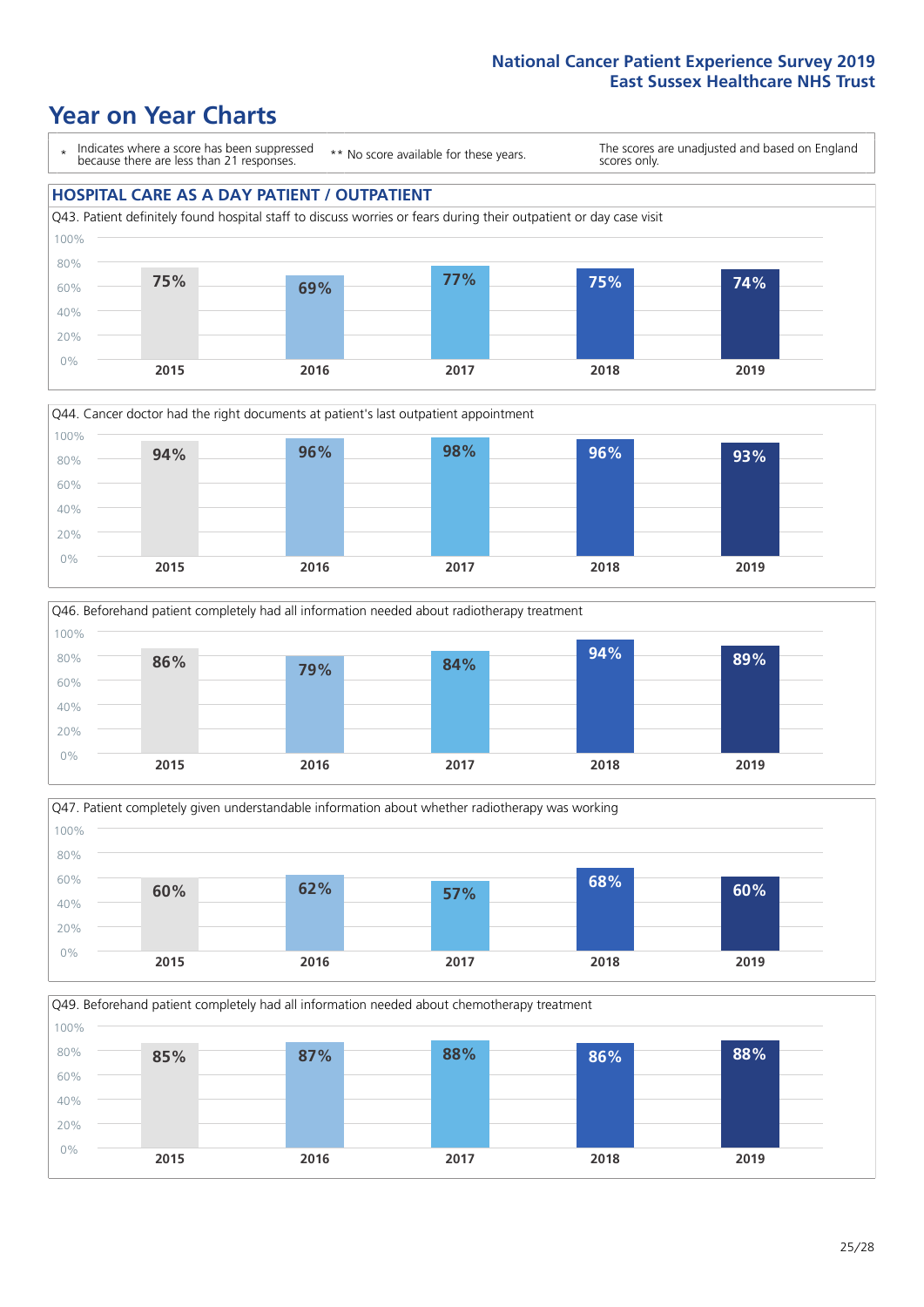### **Year on Year Charts**



#### **HOME CARE AND SUPPORT**







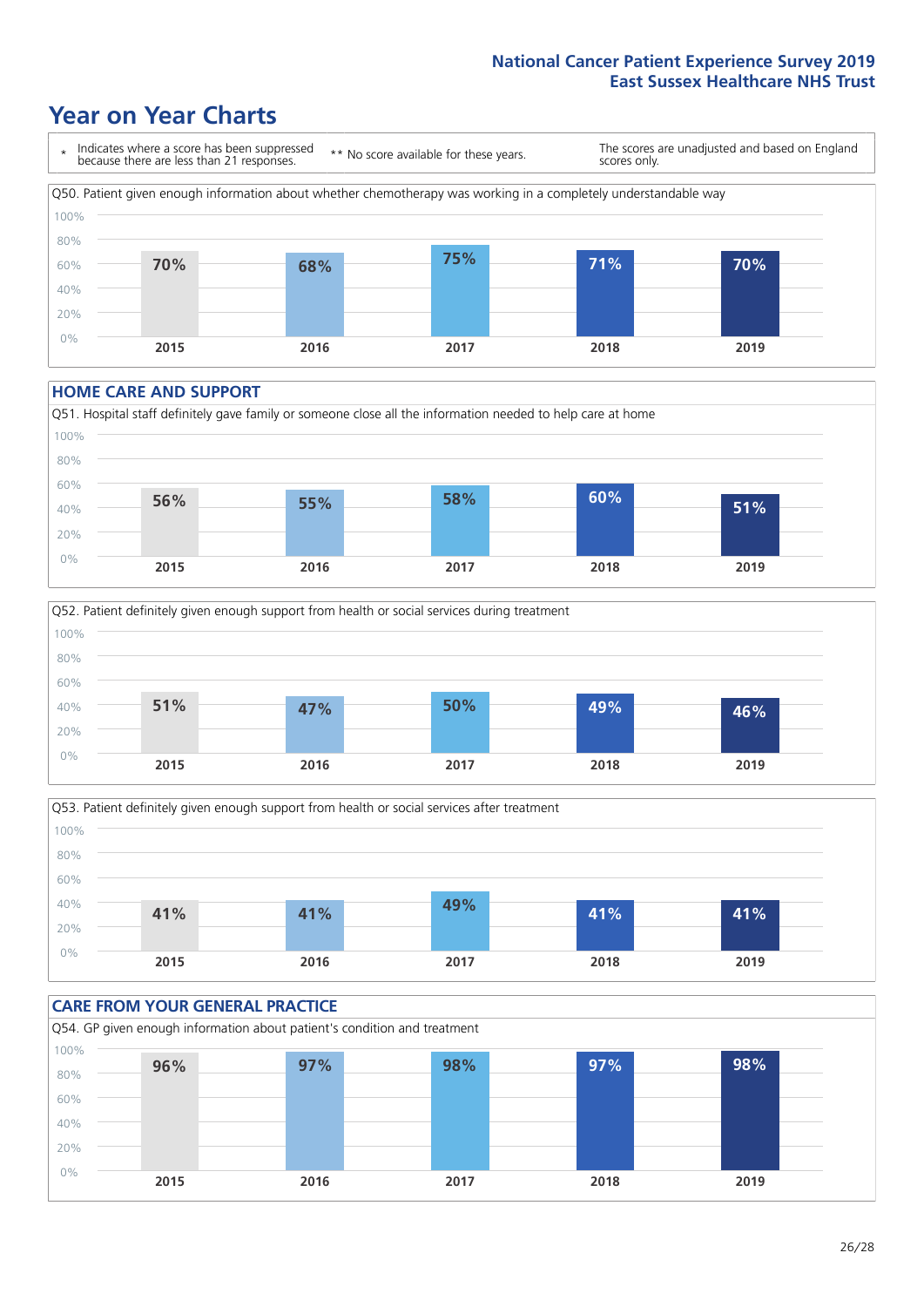### **Year on Year Charts**

\* Indicates where a score has been suppressed because there are less than 21 responses. \*\* No score available for these years. The scores are unadjusted and based on England scores only. Q55. General practice staff definitely did everything they could to support patient during treatment 0% 20% 40% 60% 80% 100% **2015 2016 2017 2018 2019 67% 66% 58% 58% 63%**

#### **YOUR OVERALL NHS CARE**







Q59. Patient felt length of time for attending clinics and appointments for cancer was about right 0% 20% 40% 60% 80% 100% **2015 2016 2017 2018 2019 69% 67% 75% 72% 64%**